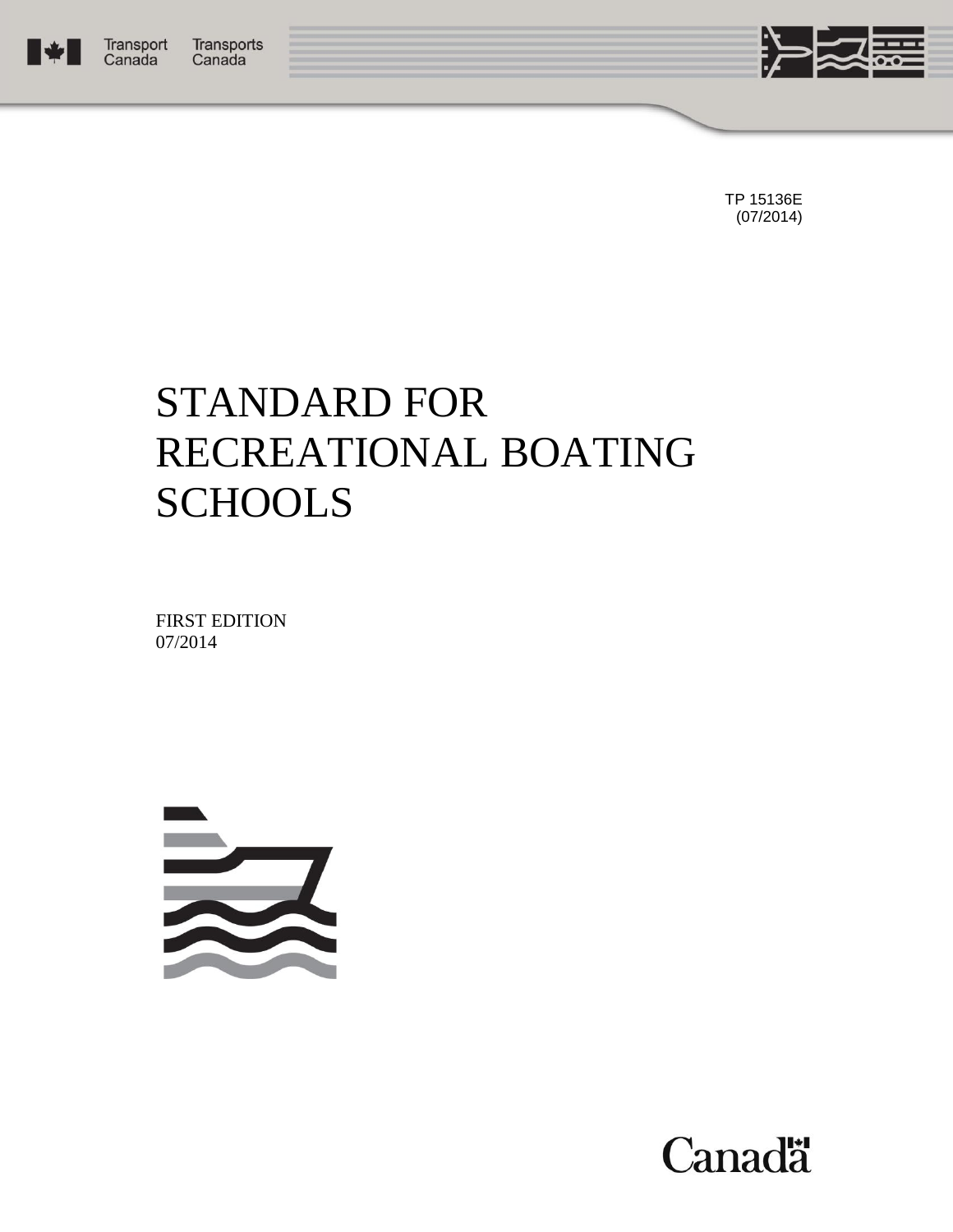| <b>Responsible Authority</b>                                                                         | Approval                                                                                                                                                         |
|------------------------------------------------------------------------------------------------------|------------------------------------------------------------------------------------------------------------------------------------------------------------------|
| The Executive Director, Domestic<br><b>Vessel Regulatory Oversight and</b>                           | "Original signed by Julie Gascon"                                                                                                                                |
| Boating Safety, is responsible for this<br>document, including any change,<br>correction, or update. | Julie Gascon<br>Executive Director, Domestic Vessel Regulatory Oversight<br>and Boating Safety<br>Marine Safety and Security<br><b>Date signed:</b> July 2, 2014 |
|                                                                                                      |                                                                                                                                                                  |

**Original Date Issued: July 2014 Date Revised:** 

#### **© Her Majesty the Queen in Right of Canada, as represented by the Minister of Transport, 2014.**

Permission is granted, by Transport Canada, to copy this TP 15136E as required. While use of this material has been authorized, Transport Canada shall not be responsible for the manner in which the information is presented, nor for any interpretations thereof. This TP 15136E may not be updated to reflect amendments made to the original content. For up-to-date information, contact Transport Canada.

TP 15136E (07/2014)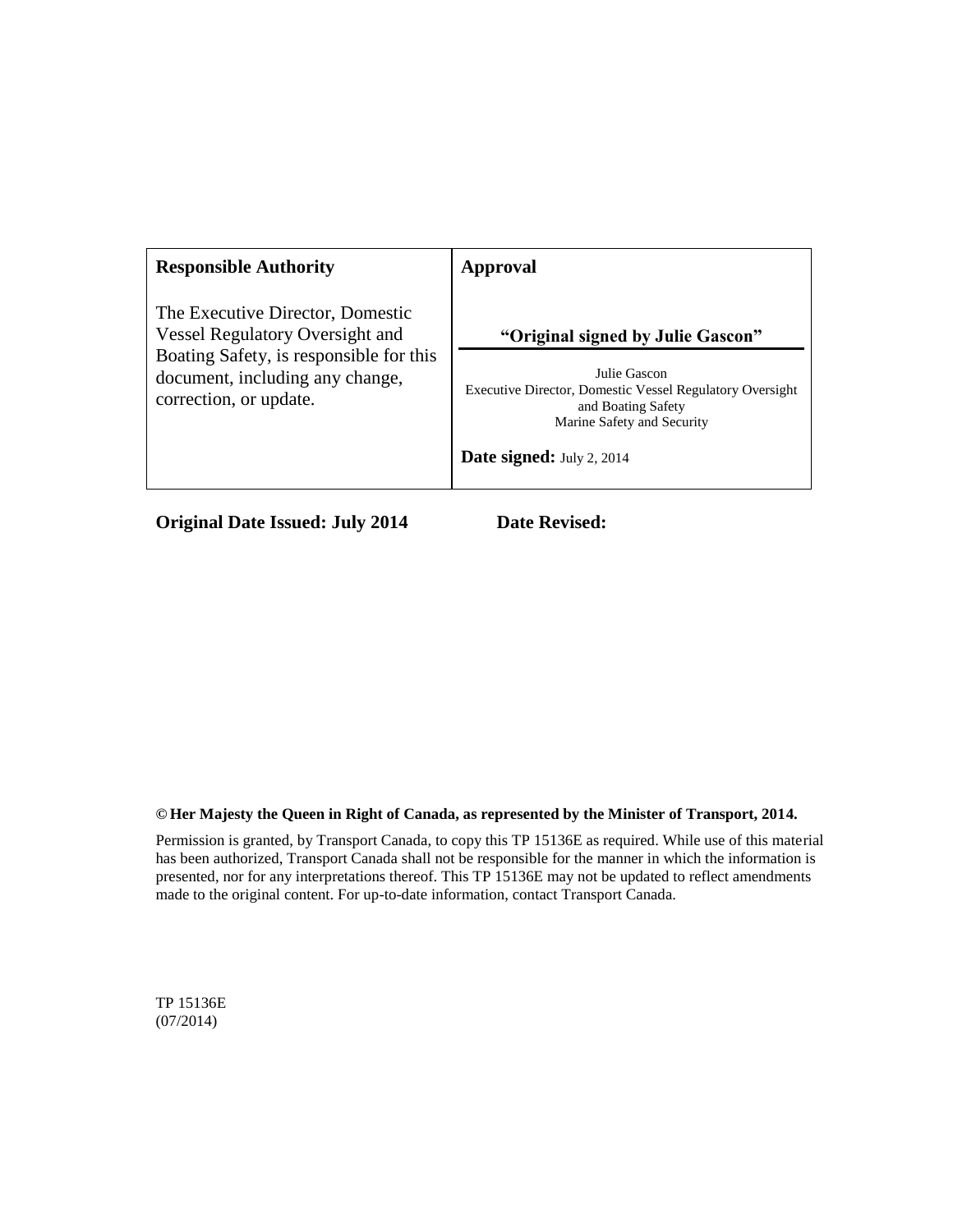|                                                           | <b>DOCUMENT INFORMATION</b>                                       |                  |                                        |  |  |
|-----------------------------------------------------------|-------------------------------------------------------------------|------------------|----------------------------------------|--|--|
| Title<br><b>Standard for Recreational Boating Schools</b> |                                                                   |                  |                                        |  |  |
| TP No.                                                    | 15136E                                                            | <b>Edition 1</b> | RDIMS #1280525 v39                     |  |  |
| Catalogue No.                                             | <b>T29-92/2011E-PDF</b>                                           | <b>ISBN</b>      | 978-1-100-18201-8                      |  |  |
| Originator                                                | Domestic Vessel Regulatory Oversight and<br>Boating Safety (AMSD) | <b>Telephone</b> | 613-949-3819                           |  |  |
|                                                           | Tower C. Place de Ville                                           | Fax              | 613-991-4818                           |  |  |
|                                                           | 330 Sparks Street, 11th Floor                                     | E-mail           | marinesafety-securitemaritime@tc.gc.ca |  |  |
|                                                           | Ottawa, Ontario K1A 0N8                                           | URL              | http://www.tc.gc.ca/marinesafety/      |  |  |

| <b>REVISIONS</b>   |               |                   |           |                                    |
|--------------------|---------------|-------------------|-----------|------------------------------------|
| <b>Last Review</b> |               |                   |           |                                    |
| <b>Next Review</b> |               |                   |           |                                    |
| Revision No.       | Date of Issue | Affected<br>Pages | Author(s) | <b>Brief Description of Change</b> |
|                    |               |                   |           |                                    |
|                    |               |                   |           |                                    |
|                    |               |                   |           |                                    |
|                    |               |                   |           |                                    |
|                    |               |                   |           |                                    |
|                    |               |                   |           |                                    |
|                    |               |                   |           |                                    |
|                    |               |                   |           |                                    |
|                    |               |                   |           |                                    |
|                    |               |                   |           |                                    |
|                    |               |                   |           |                                    |
|                    |               |                   |           |                                    |
|                    |               |                   |           |                                    |
|                    |               |                   |           |                                    |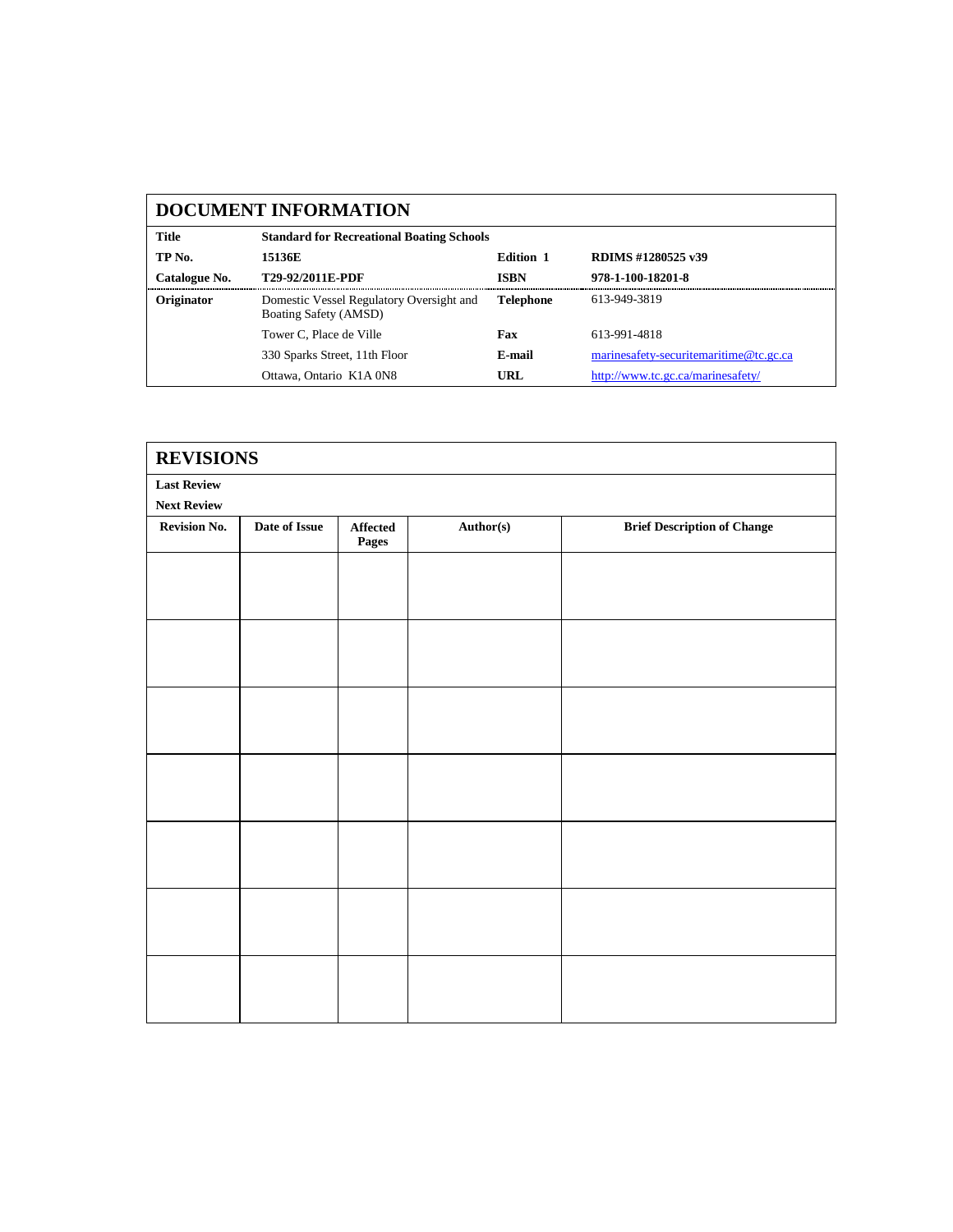## **TABLE OF CONTENTS**

| $\mathbf{1}$            |                                                  |  |
|-------------------------|--------------------------------------------------|--|
| $\overline{2}$          |                                                  |  |
| $3^{\circ}$             |                                                  |  |
| $\overline{\mathbf{4}}$ |                                                  |  |
| 5                       | Safety Equipment and Construction Requirements 5 |  |
| 6                       |                                                  |  |
| 7 <sup>1</sup>          |                                                  |  |
| 8                       |                                                  |  |
| 9                       |                                                  |  |
|                         |                                                  |  |

| ANNEX I | <b>SAFETY EQUIPMENT AND SAFETY PROCEDURES</b> |
|---------|-----------------------------------------------|
|         |                                               |

**ANNEX II RECREATIONAL BOATING SCHOOL REPORT**

## **Acknowledgements**

Transport Canada recognizes the contribution of the Canadian Power and Sail Squadrons (CPS), Canadian Yachting Association (CYA) and the International Sail and Power Association (ISPA) in support of recreational boating safety in Canada and for allowing their material to be used as the basis for this industry-wide standard for the training of recreational boaters.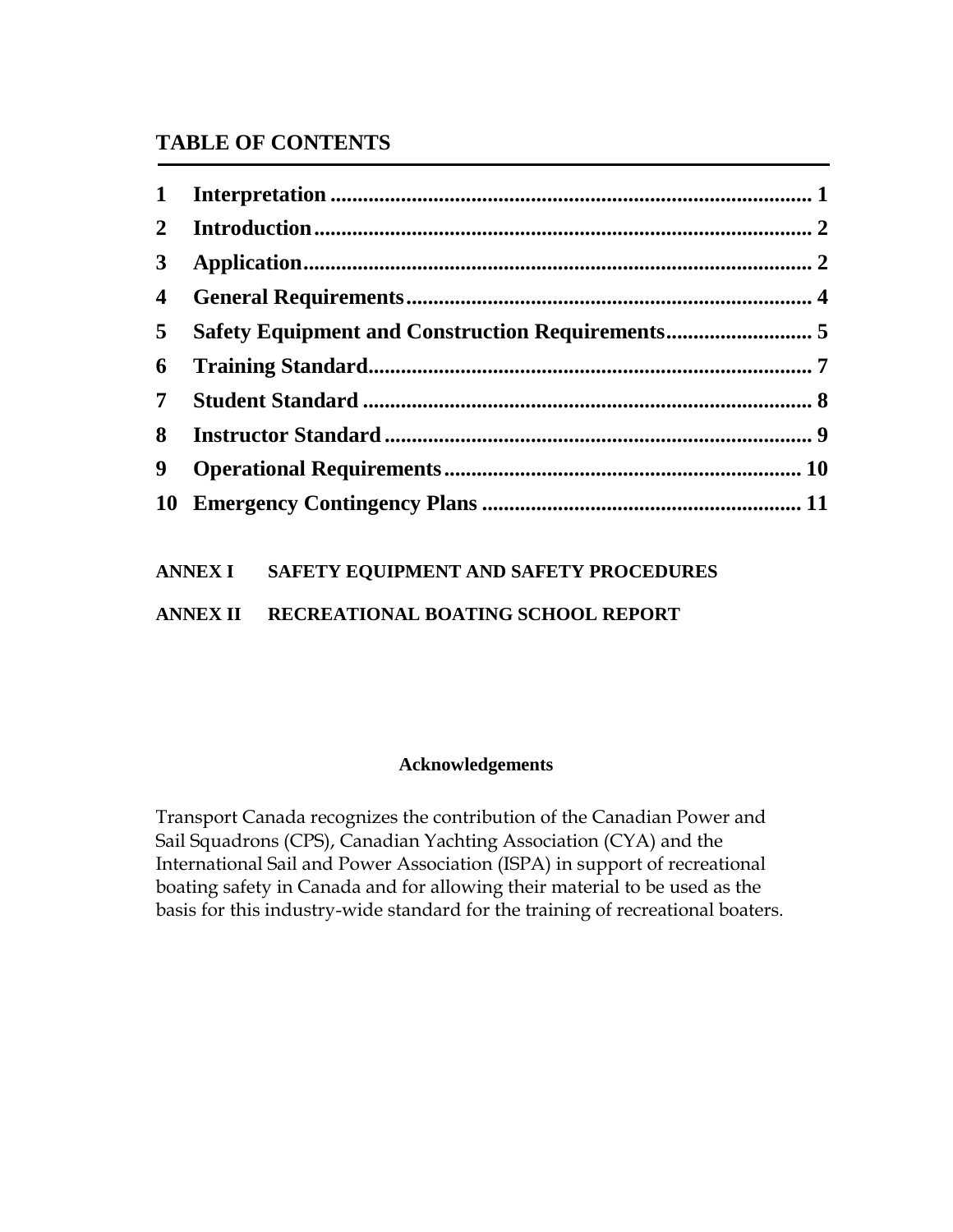## **STANDARD FOR RECREATIONAL BOATING SCHOOLS**

## <span id="page-4-0"></span>**1 Interpretation**

In this Standard:

- 1.1 "Authorized Representative (AR)" means the person described in section 14 of the *[Canada Shipping Act, 2001](http://laws-lois.justice.gc.ca/eng/acts/C-10.15/)*;
- 1.2 "Lifejacket" means a lifejacket as defined in the *[Small Vessel Regulations](http://laws-lois.justice.gc.ca/eng/regulations/SOR-2010-91/index.html)* (SVR) or alternatives as defined in the [Ship Safety Bulletin 02/2011;](http://www.tc.gc.ca/eng/marinesafety/bulletins-2011-02-eng.htm)
- 1.3 "Marine Certification" means a certificate of competency, training certificate or other equivalency under the *[Marine Personnel Regulations](http://laws-lois.justice.gc.ca/eng/regulations/SOR-2007-115/index.html)* (MPR);
- 1.4 "Marine Safety and Security" means Transport Canada, Marine Safety and Security;
- 1.5 "Recreational boating school" (RBS) means an individual or organization that delivers on-the-water training in the safe use of recreational vessels propelled by power and/or sail.
- <span id="page-4-1"></span>1.6 "Recreational Boating School vessels" (RBS vessels) means powered and/or sailing vessels operated by an RBS for the purpose of on-the-water training of recreational boaters. RBS vessels does not include a vessel (pleasure craft) owned by an individual who hires an instructor for the purpose of on–thewater training in the safe use of their own vessel. As well, it does not include a school where students are in a vessel and the instructor is in a different vessel without a student (e.g. summer sailing schools). Note: In this case, the instructor vessel is considered a non-pleasure vessel and shall comply with the applicable non-pleasure vessel requirements under the *Canada Shipping Act, 2001* and regulations pursuant to the Act, and the student vessels are pleasure craft.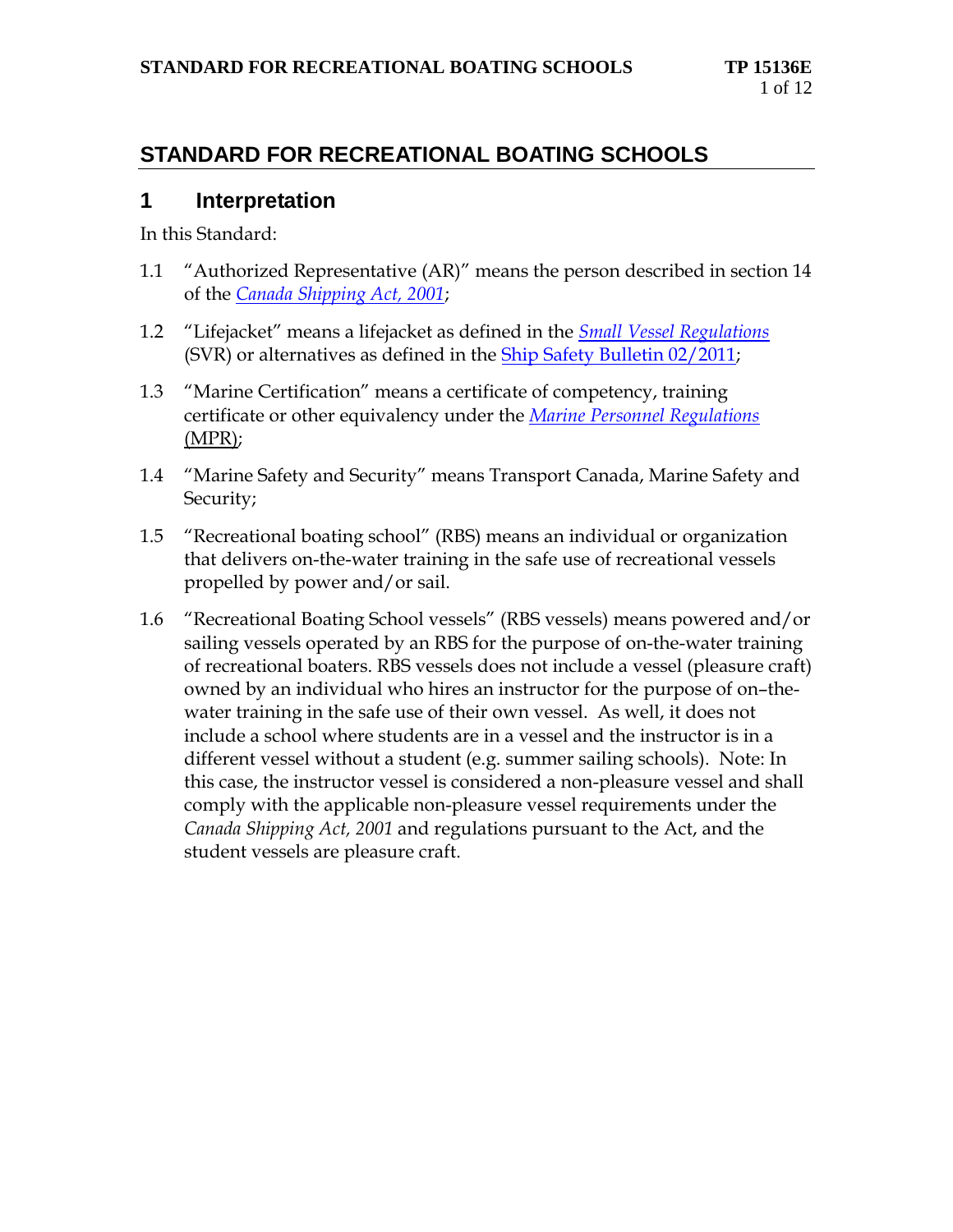## **2 Introduction**

- 2.1 This Standard contains minimum technical and operational requirements for powered and/or sailing vessels operated by an RBS for the purpose of on-the-water training of recreational boaters.
- 2.2 Marine Safety and Security recognizes the safety benefits that result from the training of recreational boaters by RBS.
- 2.3 RBS vessels are not pleasure craft. RBS vessels are used as part of a business activity and therefore do not fall under the *Canada Shipping Act, 2001* (CSA 2001) definition of a "pleasure craft."
- 2.4 Accordingly the AR of these vessels must meet his or her obligations under Part 4 of the CSA 2001. In particular the AR must meet the requirements of subsection 106(1), with the exception of the exemptions outlined in this Standard, and the masters/instructors on such vessels have a duty of care toward the students on board as set out in sections 109 and 110 of the CSA 2001.

#### **Section 2 of CSA 2001:**

"pleasure craft" means a vessel that is used for pleasure and does not carry passengers, and includes a vessel of a prescribed class

#### **Subsection 106(1) of CSA 2001:** The authorized representative of a Canadian vessel shall

 *(a)* ensure that the vessel and its machinery and equipment meet the requirements of the regulations made under this Part;

 *(b)* develop procedures for the safe operation of the vessel and for dealing with emergencies; and

 *(c)* ensure that the crew and passengers receive safety training.

**Section 109 of CSA 2001:** (1) The master of a vessel shall take all reasonable steps to ensure the safety of the vessel and of persons who are on board or are loading or unloading it while using equipment on it.

(2) If the master of a vessel is informed of a safety hazard, the master shall, unless the master determines that the hazard does not exist, take reasonable measures to protect the vessel and persons on board from the hazard, including eliminating it if feasible. If it is not feasible to eliminate it, the master of a Canadian vessel shall notify the authorized representative.

<span id="page-5-0"></span>**3 Section 110 of the CSA 2001:** (1) The master of a vessel shall ensure that the number of persons carried on board is not more than the number of persons authorized to be on board under any certificate issued under this Part or under an international convention or protocol listed in Schedule 1.

(2) The master of a vessel shall ensure that the applicable load lines on the vessel are not submerged. (3) Subsection (1) does not apply in respect of a person carried on board a vessel in pursuance of the

obligation on the master to carry shipwrecked or distressed persons.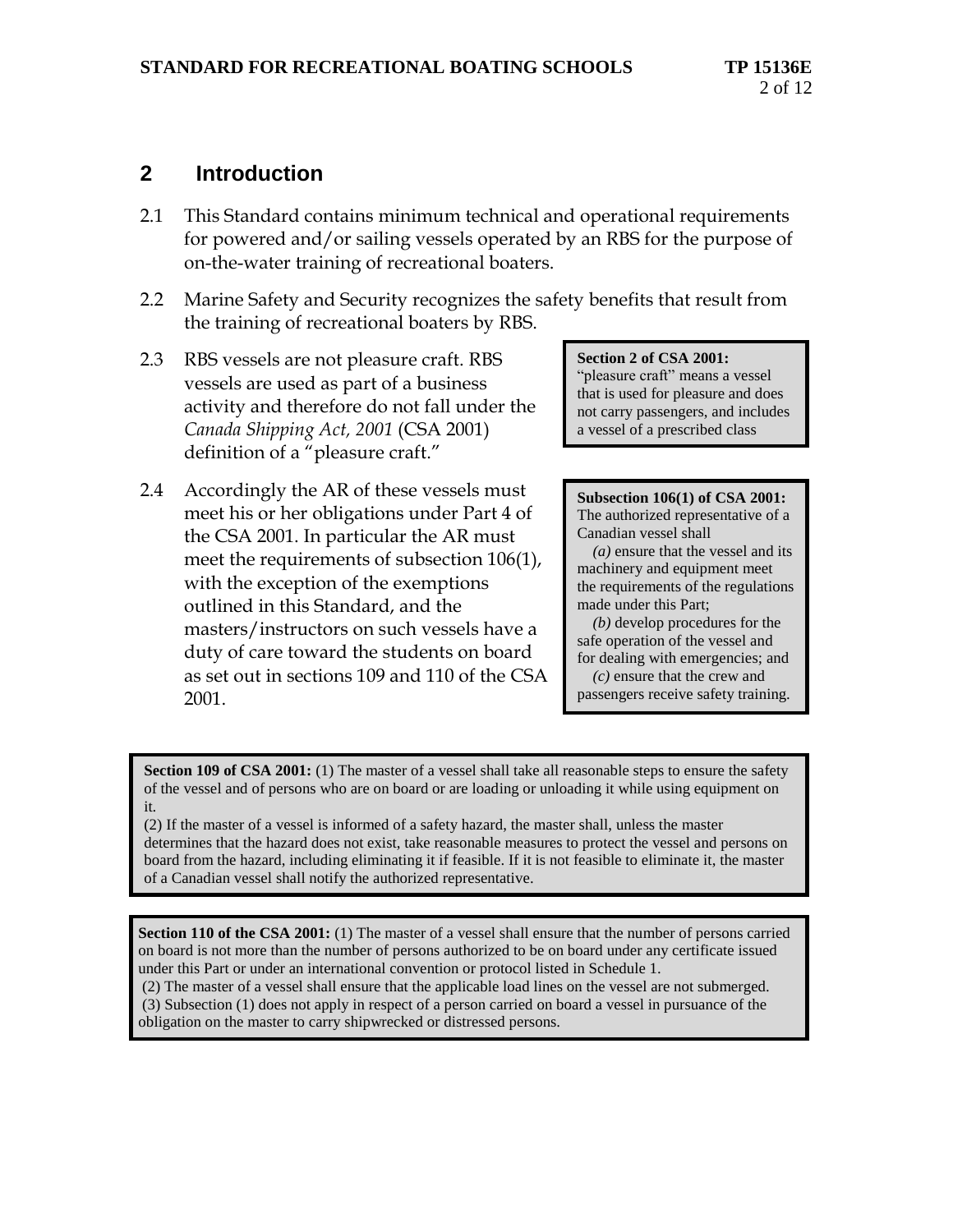# **Application**

- 3.1 This Standard applies in respect of powered and/or sailing vessels operated by an RBS for the purpose of on-the-water training of recreational boaters that
	- i. are not more than 15 metres;
	- ii. carry not more than 12 students; and
	- iii. are engaged on a Sheltered Waters Voyage or a Near Coastal Voyage, Class 2 as defined in the *[Vessel Certificates](http://laws-lois.justice.gc.ca/eng/regulations/SOR-2007-31/index.html)  [Regulations](http://laws-lois.justice.gc.ca/eng/regulations/SOR-2007-31/index.html)*, or a Limited, Contiguous Waters Voyage, as defined in the *[Marine Personnel Regulations](http://laws-lois.justice.gc.ca/eng/regulations/SOR-2007-115/index.html)*.
- 3.2 Section 4.4 applies to vessels described in 3.1 that are not more than 15 tons, gross tonnage (GT).
- 3.3 Section 4.5 applies to vessels described in 3.1 that are more than 15 GT.

#### **Section 1 of the** *Vessel Certificates Regulations***:**

"sheltered waters voyage" means a voyage

*(a)* that is in Canada on a lake, or a river above tidal waters, where a vessel can never be further than one nautical mile from the closest shore;

*(b)* that is on the waters listed in column 1 of an item of Schedule 1 during the period specified in column 2 of that item; or

*(c)* that is made by a ferry between two or more points listed in column 1 of an item of Schedule 2 during the period specified in column 2 of that item.

#### **Section 1 of the** *Vessel Certificates Regulations***:**

"near coastal voyage, Class 2" means a voyage

*(a)* that is not a sheltered waters voyage; and

*(b)* during which the vessel engaged on the voyage is always

(i) within 25 nautical miles from shore in waters contiguous to Canada, the United States (except Hawaii) or Saint Pierre and Miquelon, and

(ii) within 100 nautical miles from a place of refuge.

#### <span id="page-6-0"></span>**Section 1 of the** *Marine Personnel Regulations***:**

"limited, contiguous waters voyage" means a near coastal voyage, Class 1 limited to the waters contiguous to Canada, the United States (except Hawaii) and Saint Pierre and Miquelon.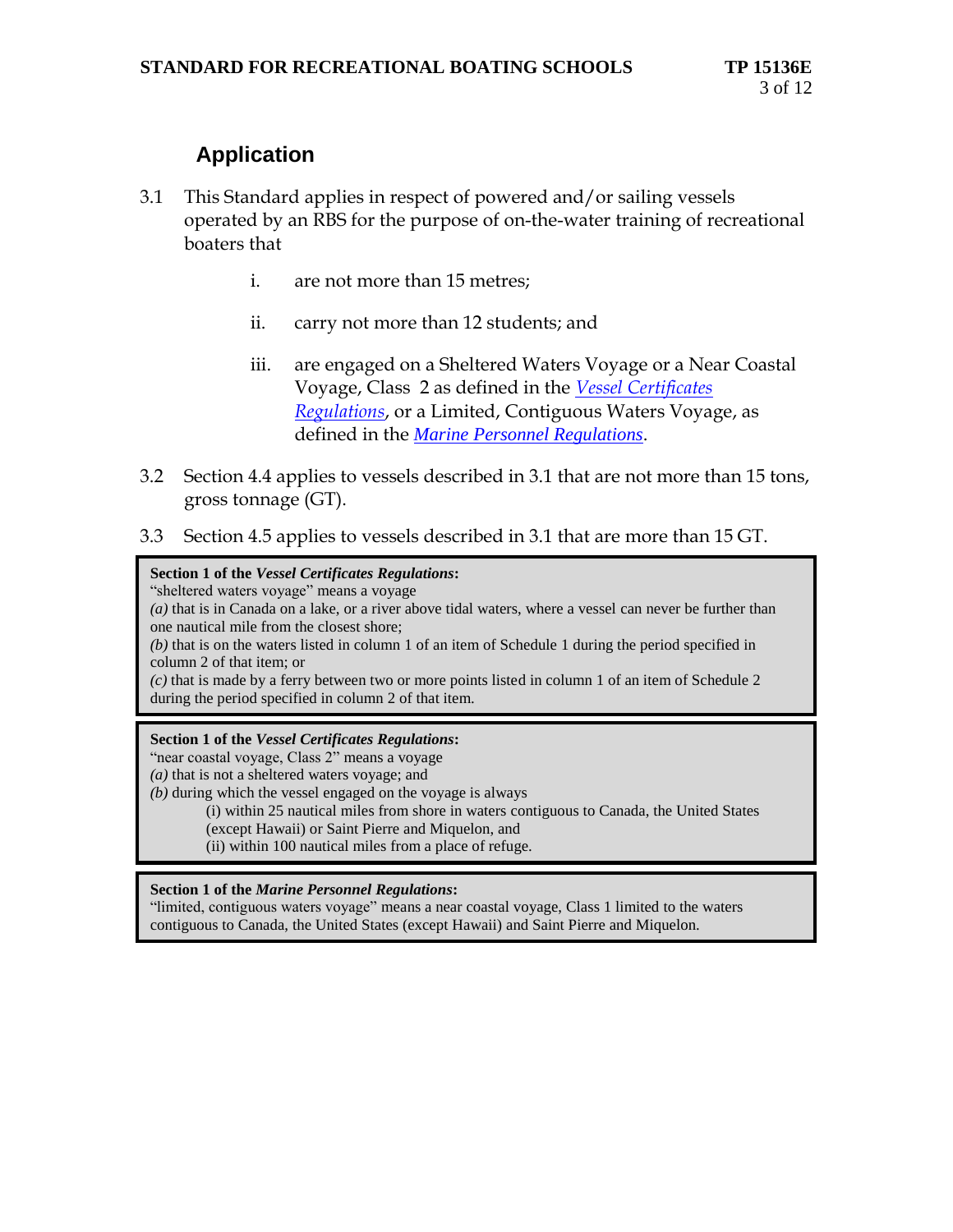## **4 Eligibility Requirements**

- 4.1 Except as specified in this Part, RBS vessels must comply with the provisions of all relevant regulations under the CSA 2001.
- 4.2 To be eligible for the exemptions specified in this Part, an RBS must:
	- i. Meet the requirements of this Standard, including Annex I, *Equipment and Safety Procedures* and
	- ii. Enrol in the Small Vessel Compliance Program (SVCP) by completing Annex II of this Standard, the Recreational Boating School Report, and submitting the report to its local Transport Canada Centre.
- 4.3 Enrolment in the SVCP is confirmed when the RBS receives a Letter of Participation in the Small Vessel Compliance Program – Recreational Boating Schools.Should any issues be identified by Marine Safety and Security during the enrolment process, these issues must be corrected to the satisfaction of Marine Safety and Security before the RBS will be eligible for the exemptions specified in Part 4 of this Standard.
- 4.4 Vessels **not more than 15 tons, gross tonnage (GT) and not more than 15 metres in length:** If an RBS meets the requirements of this Standard then the vessels operated by that RBS for the purpose of on-the-water training of recreational boaters are exempted from:
	- i. The requirements set out in Part 4 of the *[Small Vessel Regulations](http://laws-lois.justice.gc.ca/eng/regulations/SOR-2010-91/index.html)* (SVR), except sections 402 and 403;
	- ii. The requirements for construction of a vessel other than a pleasure craft set out in sections 706-708 of the SVR;
	- iii. The requirement to ensure the vessel is fitted with a compliance notice for a vessel other than a pleasure craft set out in sections 805 and 806 of the SVR; and
	- iv. The requirement to be registered as non-pleasure vessels under the CSA 2001 and the *[Vessel Registration and Tonnage Regulations](http://laws-lois.justice.gc.ca/eng/regulations/SOR-2007-126/index.html)*, if they are registered or licensed as pleasure craft.
- 4.5 **Vessels more than 15 GT and not more than 15 metres in length:** If an RBS meets the requirements of this Standard then the vessels operated by that RBS for the purpose of on-the-water training of recreational boaters are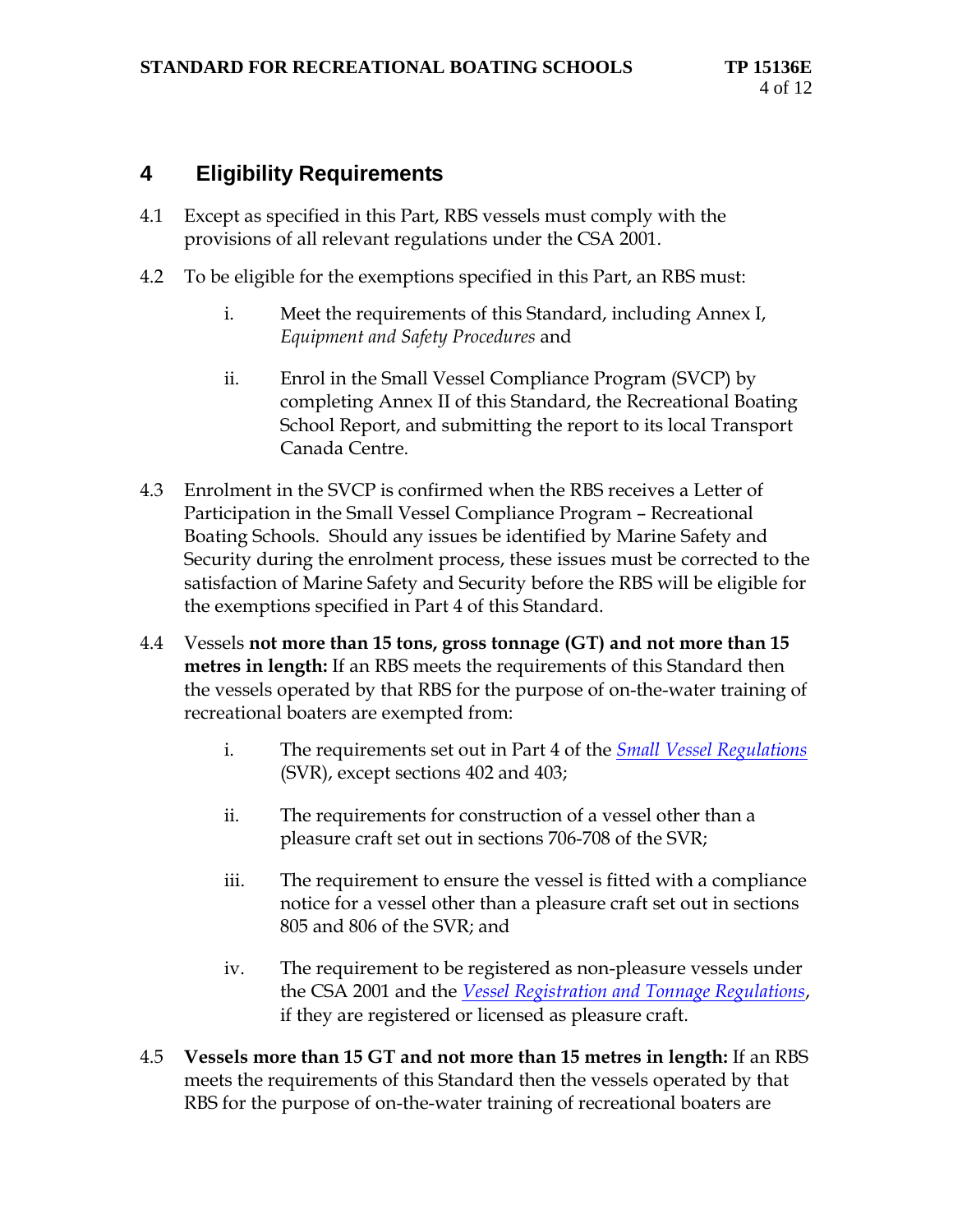exempted from:

- i. The safety equipment carriage requirements of the *[Life Saving](http://laws-lois.justice.gc.ca/eng/regulations/C.R.C.,_c._1436/index.html)  [Equipment Regulations](http://laws-lois.justice.gc.ca/eng/regulations/C.R.C.,_c._1436/index.html)* and the *[Fire Detection and Extinguishing](http://laws-lois.justice.gc.ca/eng/regulations/C.R.C.,_c._1422/index.html)  [Equipment Regulations;](http://laws-lois.justice.gc.ca/eng/regulations/C.R.C.,_c._1422/index.html)*
- ii. The requirements of the *[Fire and Boat Drills Regulations](http://laws-lois.justice.gc.ca/eng/regulations/SOR-2010-83/index.html)*;
- iii. The requirements for construction set out in the *[Hull](http://laws-lois.justice.gc.ca/eng/regulations/C.R.C.,_c._1431/index.html)  [Construction Regulations](http://laws-lois.justice.gc.ca/eng/regulations/C.R.C.,_c._1431/index.html)* and the *[Marine Machinery Regulations](http://laws-lois.justice.gc.ca/eng/regulations/SOR-90-264/index.html)*;
- iv. The requirements for inspection set out in the *[Hull Inspection](http://laws-lois.justice.gc.ca/eng/regulations/C.R.C.,_c._1432/index.html)  [Regulations](http://laws-lois.justice.gc.ca/eng/regulations/C.R.C.,_c._1432/index.html)* and set out in sections 12 and 13 of the *[Crew](http://laws-lois.justice.gc.ca/eng/regulations/C.R.C.,_c._1418/index.html)  [Accommodation Regulations](http://laws-lois.justice.gc.ca/eng/regulations/C.R.C.,_c._1418/index.html)*;
- v. The requirement to hold a Canadian vessel inspection certificate under section 10 of the *[Vessel Certificates Regulations;](http://laws-lois.justice.gc.ca/eng/regulations/SOR-2007-31/index.html)*
- vi. The requirement to be registered as non-pleasure craft under the CSA 2001 and the *[Vessel Registration and Tonnage Regulations](http://laws-lois.justice.gc.ca/eng/regulations/SOR-2007-126/index.html)* if they are registered or licensed as pleasure craft.
- 4.6 In addition, if an RBS meets the requirements of this Standard, the crew of the vessels operated by that RBS for the purpose of training recreational boaters is not required to meet the personnel certification requirements of section 212 of the *[Marine Personnel Regulations](http://laws-lois.justice.gc.ca/eng/regulations/SOR-2007-115/index.html)* (MPR) as they apply to nonpleasure craft.
- 4.7 If an RBS fails to meet the requirements of this Standard, Marine Safety and Security will proceed under the understanding that vessels operated by that RBS for the purpose of on-the-water training of recreational boaters will meet all the requirements of the CSA 2001 and its regulations as they apply to passenger-carrying vessels or passenger vessels.
- 4.8 RBS vessels are not pleasure craft. As a non-pleasure craft, all reportable marine accidents and incidents, as defined in the *[Transportation Safety Board](http://laws-lois.justice.gc.ca/eng/regulations/SOR-92-446/index.html)  [Regulations](http://laws-lois.justice.gc.ca/eng/regulations/SOR-92-446/index.html)*, must be reported to the Transportation Safety Board of Canada (TSB). Instructions on how to report to the TSB can be found at <http://www.tsb.gc.ca/eng/incidents-occurrence/marine/index.asp> .

## <span id="page-8-0"></span>**5 Safety Equipment and Construction Requirements**

5.1 Annex I to this Standard lists the mandatory safety equipment for RBS vessels and includes equipment required by Part 2 of the SVR plus some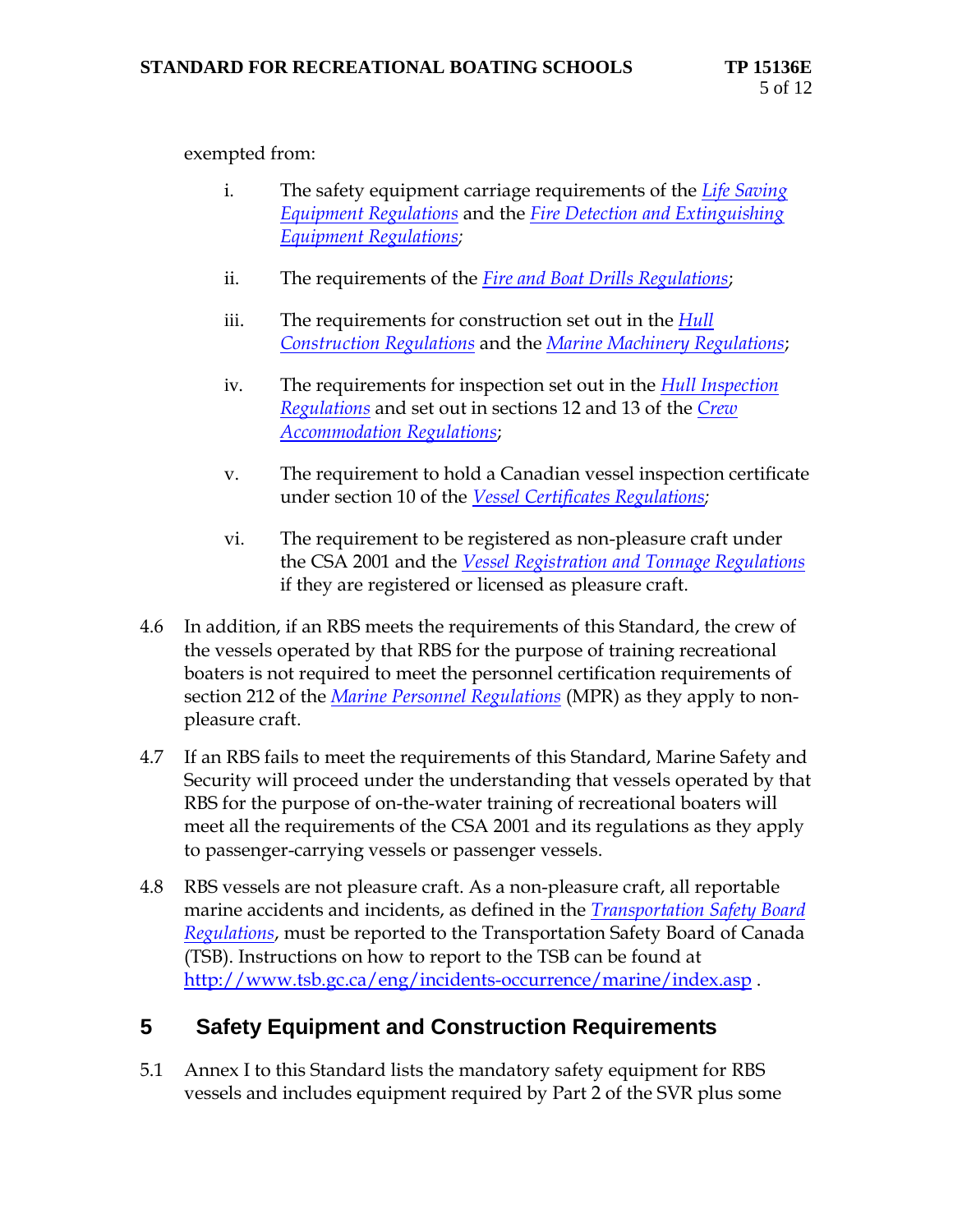safety equipment appropriate for the training activities being carried out*.*  These equipment requirements, in addition to the operational requirements set out in this Standard, are considered to provide an equivalent level of safety to the equipment requirements set out in Part 4 of the SVR*.*

- 5.2 Note that, notwithstanding the exemptions set out in Part 4 of this Standard, every RBS vessel must comply with the following requirements from Part 4 of the SVR:
	- i. **Passenger count** section 402 of the SVR, regarding passenger count and reporting to shore.

#### **Section 402 of the** *Small Vessel Regulations***:**

**402.** (1) The operator of a passenger-carrying vessel shall, before departure, report the number of persons on board to a person on shore who has been designated by the operator to be responsible for communicating with search and rescue authorities in case of an emergency.

(2) If the passenger-carrying vessel is operated in a remote area and it is not possible to report the number of persons on board to a person on shore, the operator of the vessel shall leave the information respecting each voyage in a location on shore that is known and readily available to search and rescue authorities.

(3) If the passenger-carrying vessel is operated from a support vessel, or if it is used to transfer persons from another vessel to shore, the operator of the passenger-carrying vessel may designate a person on board the support vessel or the other vessel to be responsible for communicating with search and rescue authorities in case of an emergency.

### ii. **Cold water operation** - section 403 of the SVR, regarding operation in water temperatures less than 15°C.

#### **Section 403 of the** *Small Vessel Regulations***:**

**403.** If the water temperature is less than 15°C, a person who operates or permits another person to operate a passenger-carrying vessel that does not carry on board a life raft shall ensure that equipment is carried on board the vessel or that procedures are established to protect all persons on board from the effects of hypothermia or cold shock resulting from swamping, capsizing or falling overboard.

5.3 RBS vessels must comply with all the applicable construction requirements of Part 7 of the SVR as they apply to a pleasure craft plus any requirements set out in this Standard. These requirements are considered to provide an equivalent level of safety to the construction requirements set out in Part 7 of the SVR for a vessel other than a pleasure craft*.*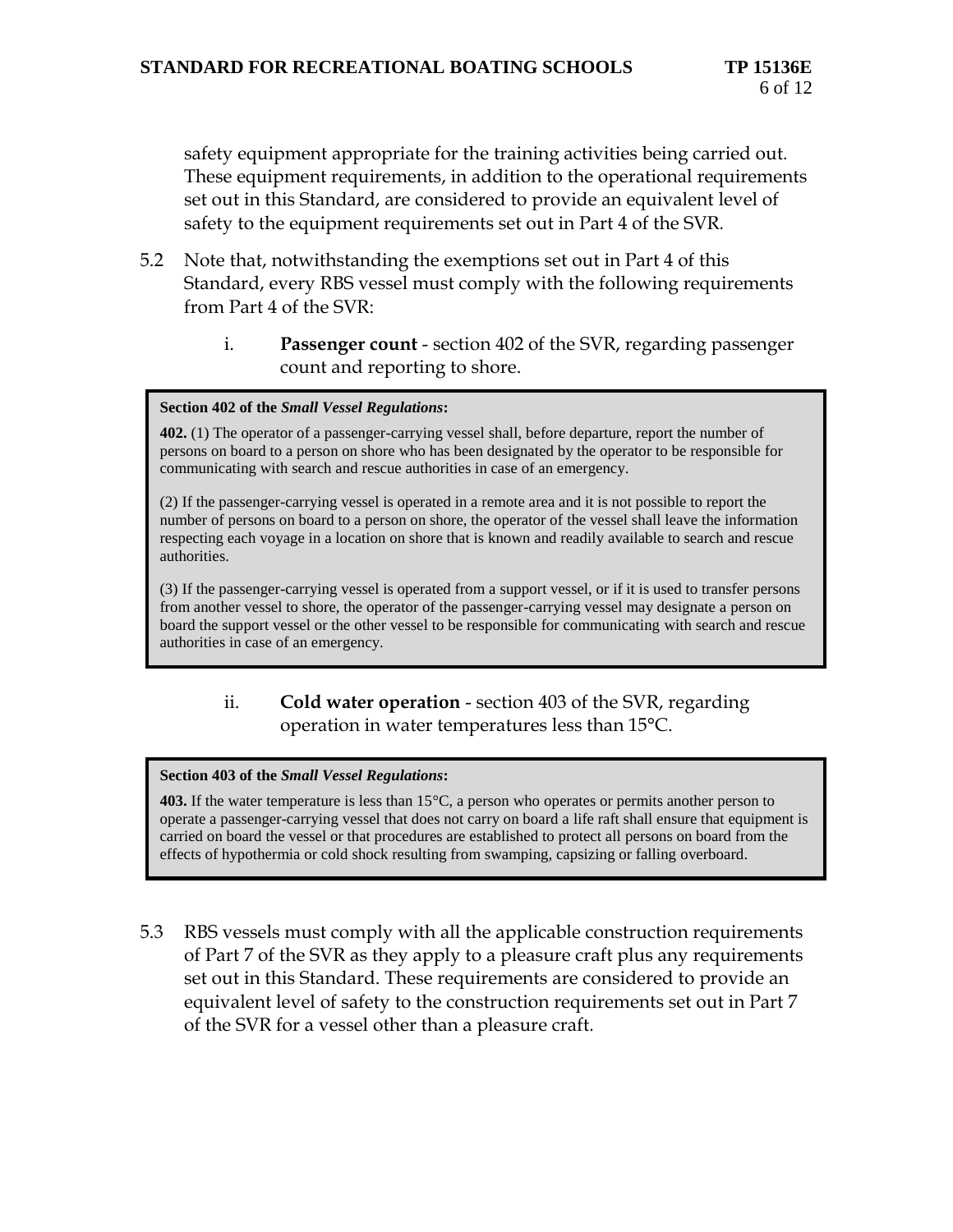- 5.4 Vessel Capacity and Design Limitations
	- i. All vessels must be operated within the maximum weight capacity, number of persons, engine power for outboard engine and operating conditions determined by their manufacturer.
	- ii. Vessels of not more than 6 metres fitted with a Canadian Compliance Notice must be operated according to the maximum safe recommended limits stated on their Canadian Compliance Notice.
	- iii. Vessels assessed to the ISO standards 12217 must be operated according to their maximum capacity and assigned Design Category (e.g. A, B, C or D).
	- iv. Vessels for which no maximum weight capacity, number of persons, engine power for outboard engine and operating conditions have been determined by their manufacturer must be assessed to determine these limits using suitable recommended practices and standards.

# <span id="page-10-0"></span>**6 Training Standard**

- 6.1 The RBS must develop a written training syllabus and/or lesson plan for each course offered by the RBS. The syllabus and/or lesson plans must be readily available and in use during training.
- 6.2 As a minimum, the following information must be included in the RBS' training syllabus and/or lesson plan for each course offered by the RBS:
	- i. Intent and nature of the training
		- General statement regarding the overall nature and intent of the training to be delivered for each course level
		- Learning progression for students
	- ii. Required training or prerequisites
		- Experience, training and course prerequisites that a student must have successfully completed prior to beginning the course
		- Any annual or ongoing requirements a student must fulfil to continue to be certified at the specific training level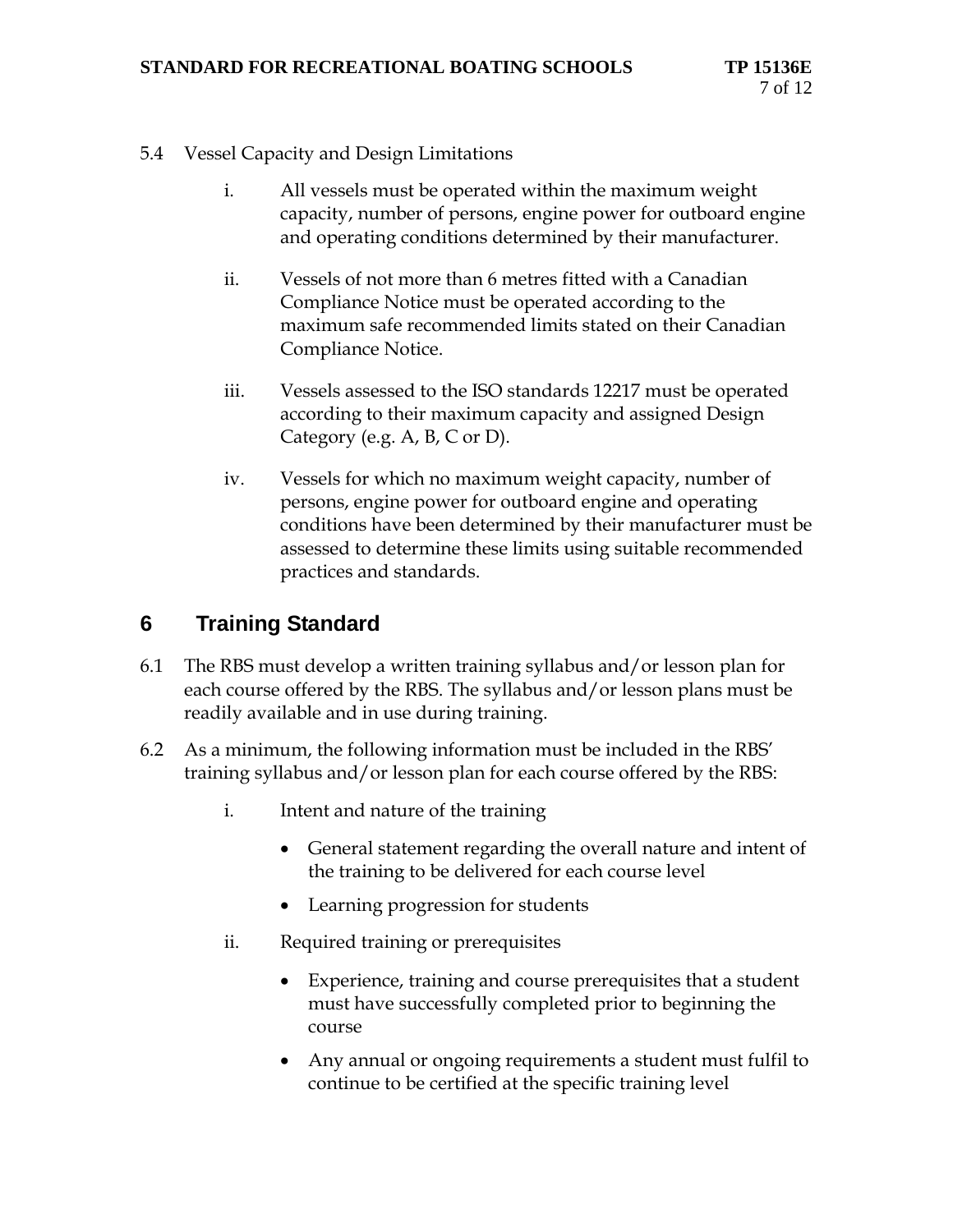- iii. Duration and format of course
	- Minimum duration and format of the course including a course outline
	- Environmental conditions (e.g. wind speeds, sea state, time of day, visibility, etc.) under which the student is expected to demonstrate skills
	- Preferred and/or required characteristics of the vessels and training environment in which the student will be training
- iv. Examination or evaluation criteria and pass mark
	- Statements of the specific knowledge and skills that a student must demonstrate
	- Evaluation criteria to determine if a student has successfully achieved the learning objectives and demonstrated the expected level of skill
	- Method of evaluating the student's knowledge and skills
	- Passing grade of the course or other method of identifying whether or not the student has passed the course level
- 6.3 The course level must be appropriate for the intended voyage.
- 6.4 Course completion certificates must be issued to all successful candidates following the training.
- 6.5 During a training course, only students, instructors, crew, RBS staff, and agents of Transport Canada may be on board the vessel.

## <span id="page-11-0"></span>**7 Student Standard**

- 7.1 The RBS must develop and maintain a student standard or adopt a student standard established by a national or international recreational boating association.
- 7.2 The RBS' student standard must contain a description of the expected level of physical activity associated with each course level.
- 7.3 The RBS' student standard, as well as the training standard set out in Part 6 of this Standard, must be communicated to the student.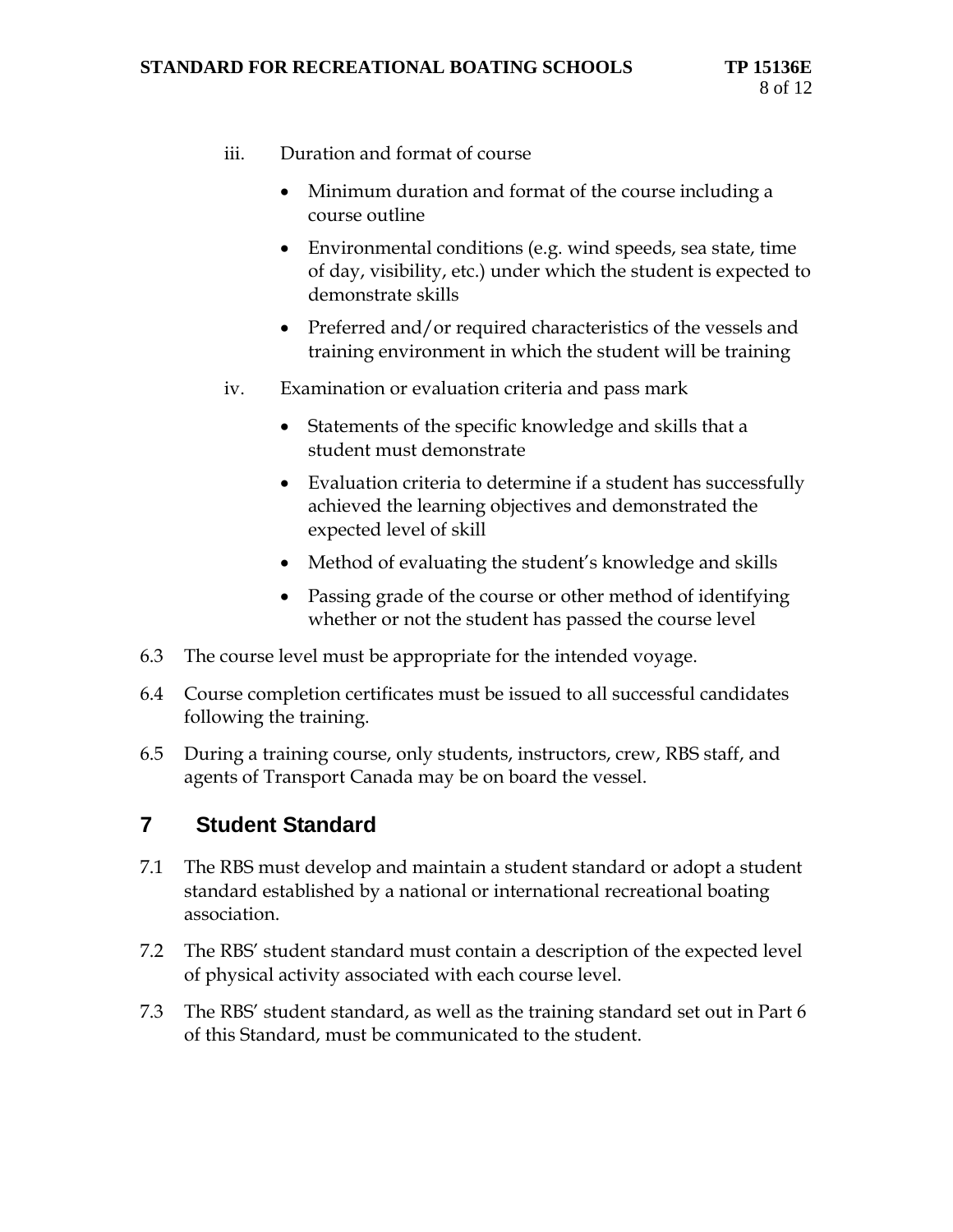## <span id="page-12-0"></span>**8 Instructor Standard**

- 8.1 The RBS must develop and maintain an instructor standard or adopt an instructor standard established by a national or international recreational boating association.
- 8.2 As a minimum, the following information must be included in the RBS' instructor standard:
	- i. A description of the expected level of physical activity associated with each course level.
	- ii. Required training or prerequisites
		- Experience that an individual must have to apply to be an instructor
		- Prerequisite training and/or certifications that must be completed within a specified time period
		- Duration and format of the certification process
		- Statements of the specific knowledge and skills that an instructor must demonstrate
		- Evaluation criteria to determine if an instructor has the required knowledge and skills
		- Expected performance level required of an instructor
		- Any annual or ongoing periodic requirements that an instructor must fulfil to continue to be authorized by the school to deliver training
	- iii. Relevant practical skills required to teach the course
		- Expected practical skill levels that an instructor must demonstrate with respect to the course material, lesson planning and teaching methods
	- iv. Authorized activities
		- Activities instructors are authorized to carry out on behalf of the RBS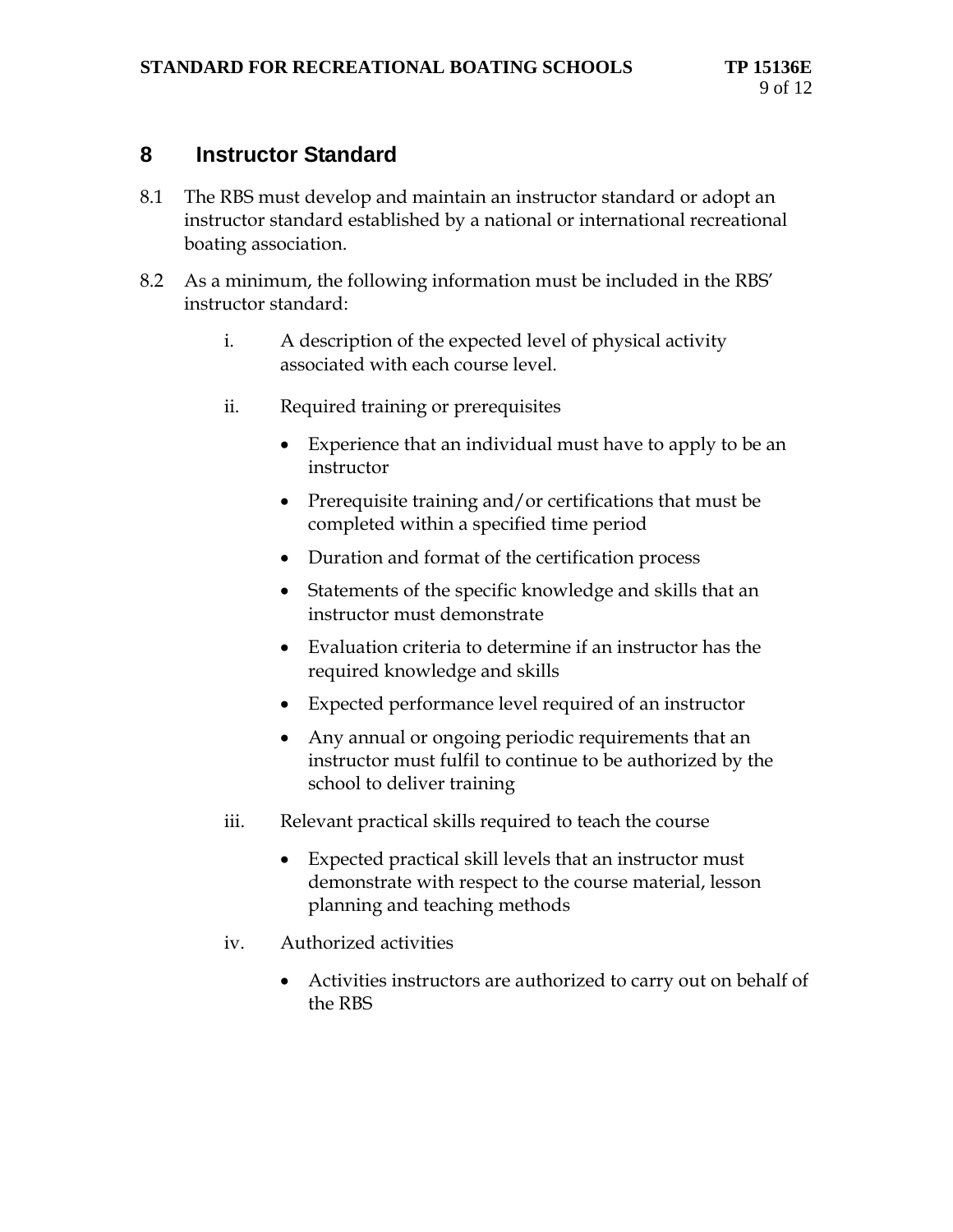- v. Instructors must hold at least one of either a marine certification appropriate for the training or marine/boating instructor qualifications appropriate for the training.
- vi. Instructors must hold, as a minimum, a Pleasure Craft Operator Card, a Boating Safety Course Completion Card or other written proof of that completion in accordance with section 4 of the *[Competency of Operators of Pleasure Craft Regulations](http://laws-lois.justice.gc.ca/eng/regulations/SOR-99-53/index.html)* or a certificate of competency, training certificate or other accepted equivalencies listed at [http://www.tc.gc.ca/eng/marinesafety/debs-obs-courses](http://www.tc.gc.ca/eng/marinesafety/debs-obs-courses-pcoc-list-marine-safety-certif-1323.htm)[pcoc-list-marine-safety-certif-1323.htm.](http://www.tc.gc.ca/eng/marinesafety/debs-obs-courses-pcoc-list-marine-safety-certif-1323.htm)
- vii. Instructors must also hold a standard first aid certificate as defined in section 16.1 of the *[Canada Occupational Health and](http://laws-lois.justice.gc.ca/eng/regulations/SOR-86-304/index.html)  [Safety Regulations](http://laws-lois.justice.gc.ca/eng/regulations/SOR-86-304/index.html)*.

## <span id="page-13-0"></span>**9 Operational Requirements**

- 9.1 As required by section 106 of the CSA 2001, the RBS must ensure that the crew and passengers receive safety training (see also section 2.4).
- 9.2 As required by subsection 205(1) of the MPR, before departure on any training activity, the instructor must ensure that all students on board receive on-board safety training and familiarization. Instead of the requirements of TP 4957 (Marine Emergency Duties Training Program) this training and familiarization must at a minimum include:
	- i. Familiarization with the vessel arrangements;
	- ii. Briefing on the known hazards of the waters to be travelled;
	- iii. General safety rules of the vessel;
	- iv. A warning that conditions may not be suitable for children or persons with pre-existing health conditions (e.g. pregnancy, heart condition, etc.);
	- v. Instructions on how to wear lifejackets or personal flotation devices (PFDs) and when they must be worn;
	- vi. Location of the through-hull fittings on the boat and demonstration of their operation, if applicable;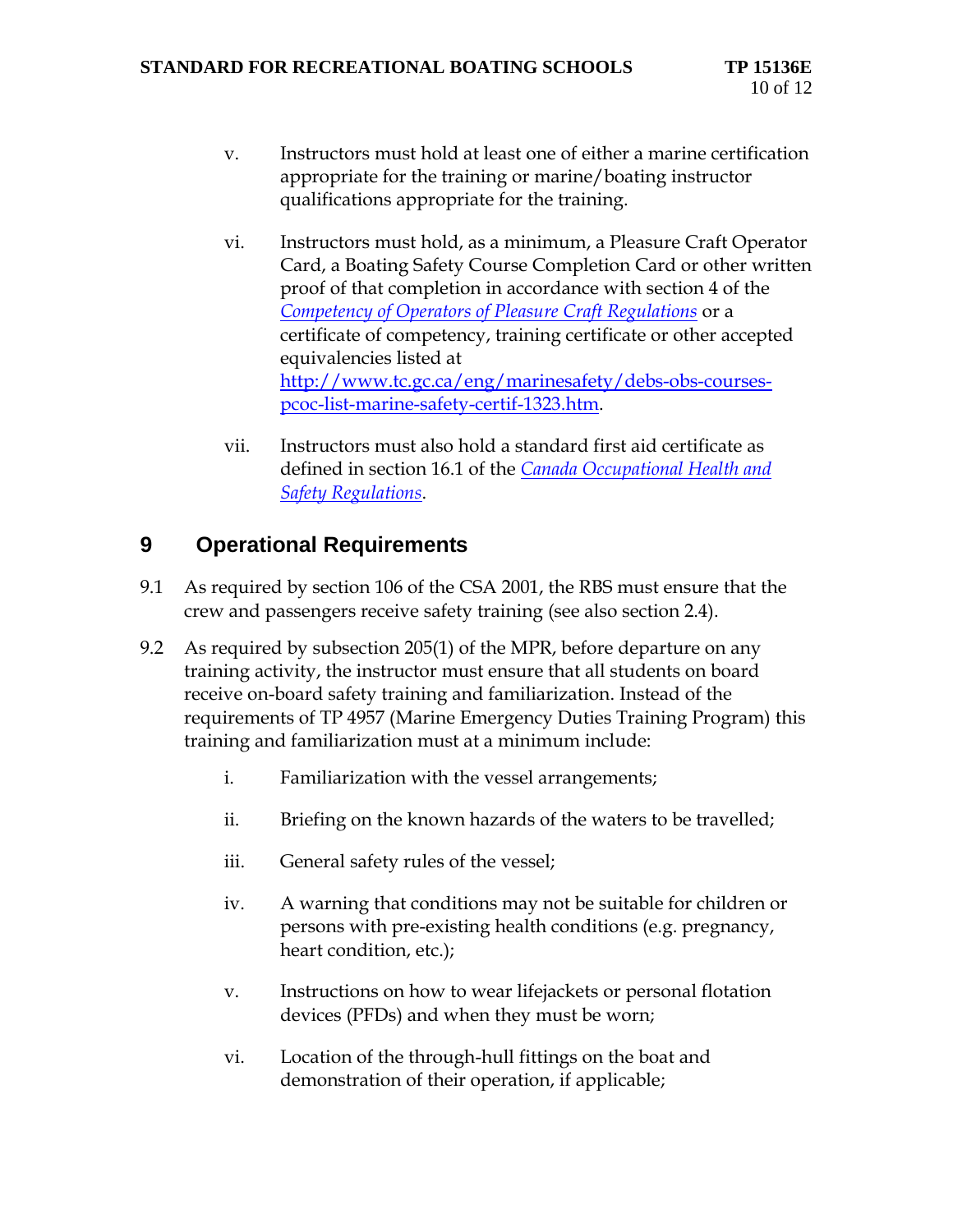- vii. Location and operation of safety equipment carried on board (e.g. life saving, firefighting, etc.); and
- viii. Information on emergency procedures, including medical treatment of personal injuries, recovery of person overboard, firefighting and launching of lifesaving equipment.

#### **Subsection 205(1) of** *Marine Personnel Regulations***:**

205. (1) The master and the authorized representative of a vessel shall ensure that any person assigned a function on that vessel receives the on-board familiarization and safety training set out in TP 4957 before they start to perform any duty on board the vessel.

- 9.3 Every person must wear a lifejacket or PFD at all times while underway unless below deck on a closed-construction vessel.
- 9.4 RBS vessels shall carry no more than 12 students at one time. The total number of persons on board must never exceed the vessel's capacity.
- 9.5 Records of all training must be maintained by the RBS for a period of three years and must include:
	- i. Names of course instructors;
	- ii. Names of students;
	- iii. Courses provided, including date and location;
	- iv. Record of the safety orientation briefings; and
	- v. Training certificates issued.
- 9.6 Each school must have a system in place for client service and must have established procedures for dealing with client complaints.

## <span id="page-14-0"></span>**10 Emergency Contingency Plans**

- 10.1 As required by section 106 of the CSA 2001, the RBS must develop procedures for the safe operation of the vessel and for dealing with emergencies. Procedures must be in place to deal with the following potential emergencies that might arise during training, including:
	- i. Adverse weather conditions beyond the scope of the course;
	- ii. Electrical, electronic or communication equipment failure;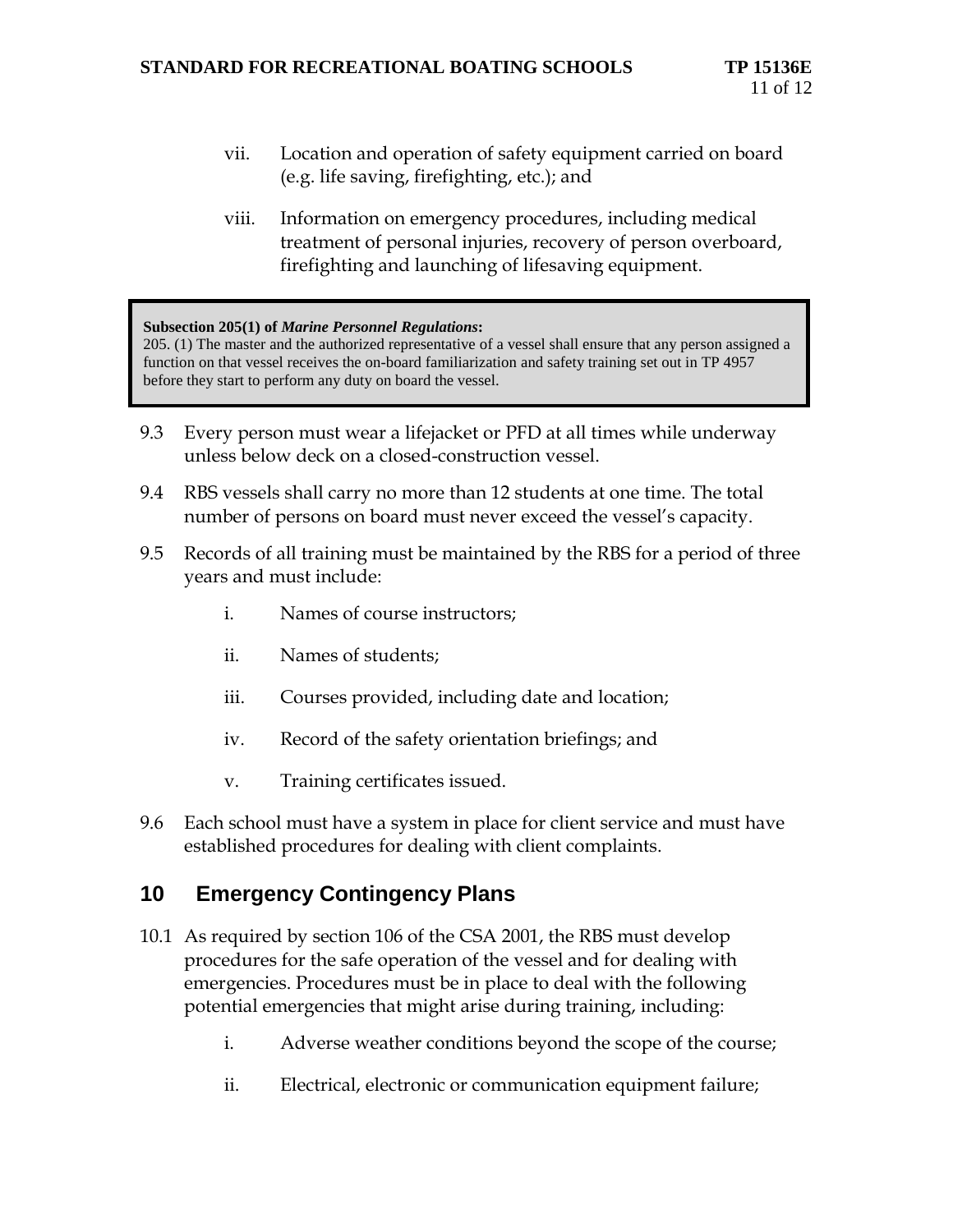- iii. Engine, drive or steering failure;
- iv. Fire;
- v. Grounding, flooding or collision;
- vi. Hull, equipment, sails and rigging damage or failure;
- vii. Damage control in the event of through-hull fitting failure;
- viii. Person overboard;
- ix. Cold shock and hypothermia;
- x. Medical emergency;
- xi. Re-fuelling, fuel spills and environmental response; and
- xii. Search and Rescue and giving assistance to other vessels.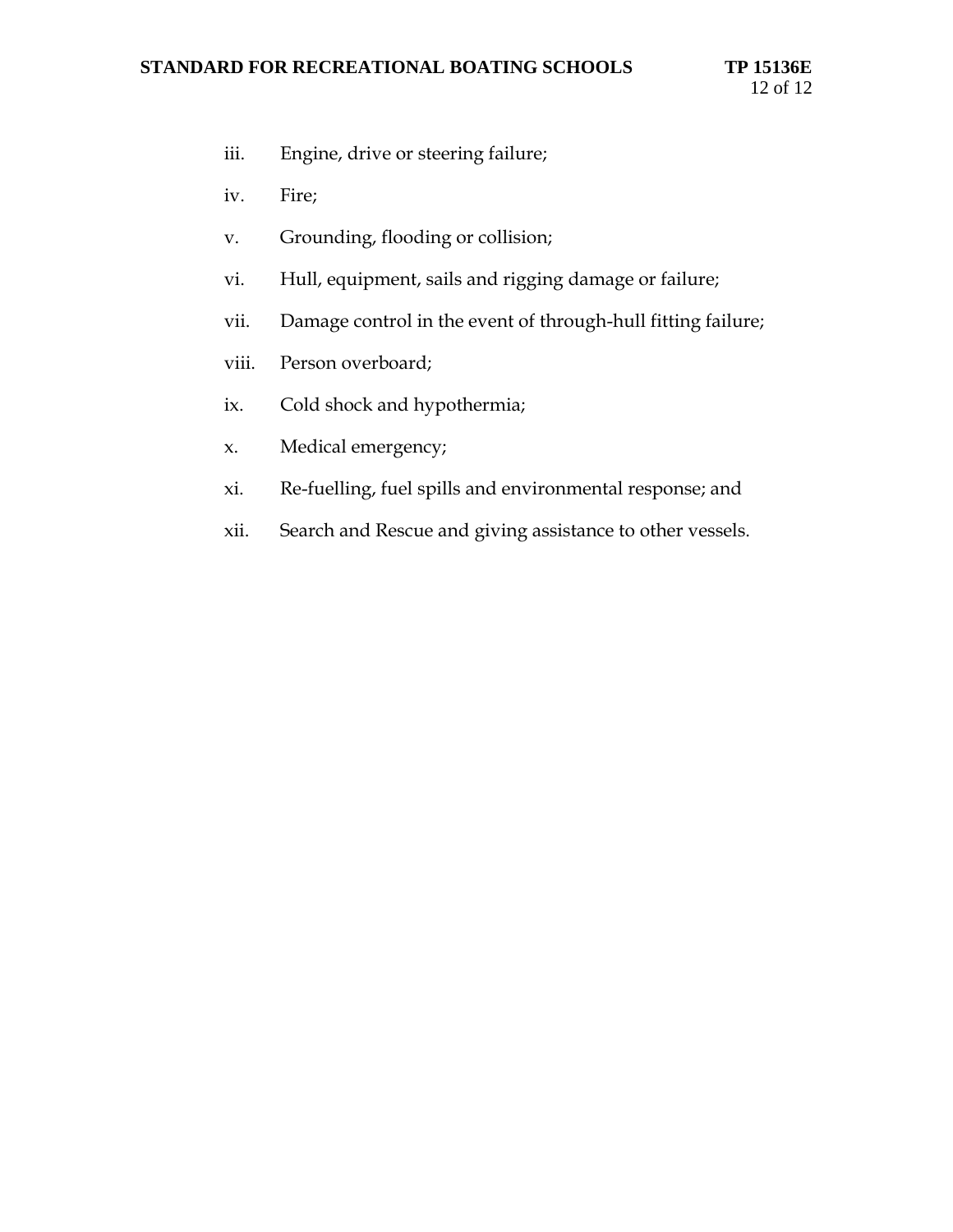# **ANNEX I - SAFETY EQUIPMENT AND SAFETY PROCEDURES**

Every RBS vessel must carry on board the safety and navigation equipment required by the applicable regulations for a pleasure craft of the same size, including Part 2 of the *[Small Vessel](http://laws-lois.justice.gc.ca/eng/regulations/SOR-2010-91/index.html)  [Regulations](http://laws-lois.justice.gc.ca/eng/regulations/SOR-2010-91/index.html)* (SVR). In addition, this Annex identifies additional safety equipment to be carried on board RBS vessels. This equipment list is based on best practices of organizations currently delivering on-the-water training in Canada.

## **Notes**

- 1. Items marked with a star  $(*)$  are required by regulation in some cases.
- 2. Column description:
	- **1: Sailboats – Basic/Introductory – Sheltered Waters, and waters not more than 10 miles from shore and not more than 25 miles from a place of refuge<sup>1</sup>** – cruising courses usually conducted in moderate conditions during daylight hours (no pre-requisite)
	- **2: Sailboats – Intermediate – Near Coastal Voyage, Class 2** cruising courses usually conducted in moderate to strong winds during daylight hours (pre-requisite: must have completed basic/introductory course or demonstrated equivalent experience)
	- **3: Sailboats – Advanced – Limited, Contiguous Waters Voyage** cruising courses conducted in any weather conditions, day or night (pre-requisite: must have completed intermediate course or demonstrated equivalent experience)
	- **4: Sailboats – Offshore – Limited, Contiguous Waters Voyage**  cruising courses conducted with no restrictions based on period of day, or weather conditions (pre-requisite: must have completed advanced course or demonstrated equivalent experience)
	- **5: Powerboats – Basic/Introductory – Sheltered Waters, and waters not more than 10 miles from shore and not more than 25 miles from a place of refuge<sup>1</sup>** – basic outboard and basic power courses (no pre-requisite)
	- **6: Powerboats – Intermediate – Near Coastal Voyage, Class 2**  power courses (pre-requisite: must have completed basic power course or demonstrated equivalent experience)
- 3. "Sheltered Waters" and "Near Coastal Voyage, Class 2" are defined in section 2 of the *[Vessel](http://laws-lois.justice.gc.ca/eng/regulations/SOR-2007-31/index.html)  [Certificates Regulations](http://laws-lois.justice.gc.ca/eng/regulations/SOR-2007-31/index.html). "*Limited, Contiguous Waters Voyage" is defined in section 2 of the *[Marine](http://laws-lois.justice.gc.ca/eng/regulations/SOR-2007-115/index.html)  [Personnel Regulations.](http://laws-lois.justice.gc.ca/eng/regulations/SOR-2007-115/index.html)*

## **Abbreviations:**

| SVR:  | <b>Small Vessel Regulations (SOR/2010-91)</b>                   |
|-------|-----------------------------------------------------------------|
| CNPR: | Charts and Nautical Publications Regulations, 1995 (SOR/95-149) |
| NSR:  | <b>Navigation Safety Regulations (SOR/2005-134)</b>             |
| SSR:  | Ship Station (Radio) Regulations, 1999 (SOR/2000-260)           |
| R:    | Recommended                                                     |

 $\overline{a}$ <sup>1</sup> A place of refuge includes the mainland or an island that can be used as a safe refuge from the weather.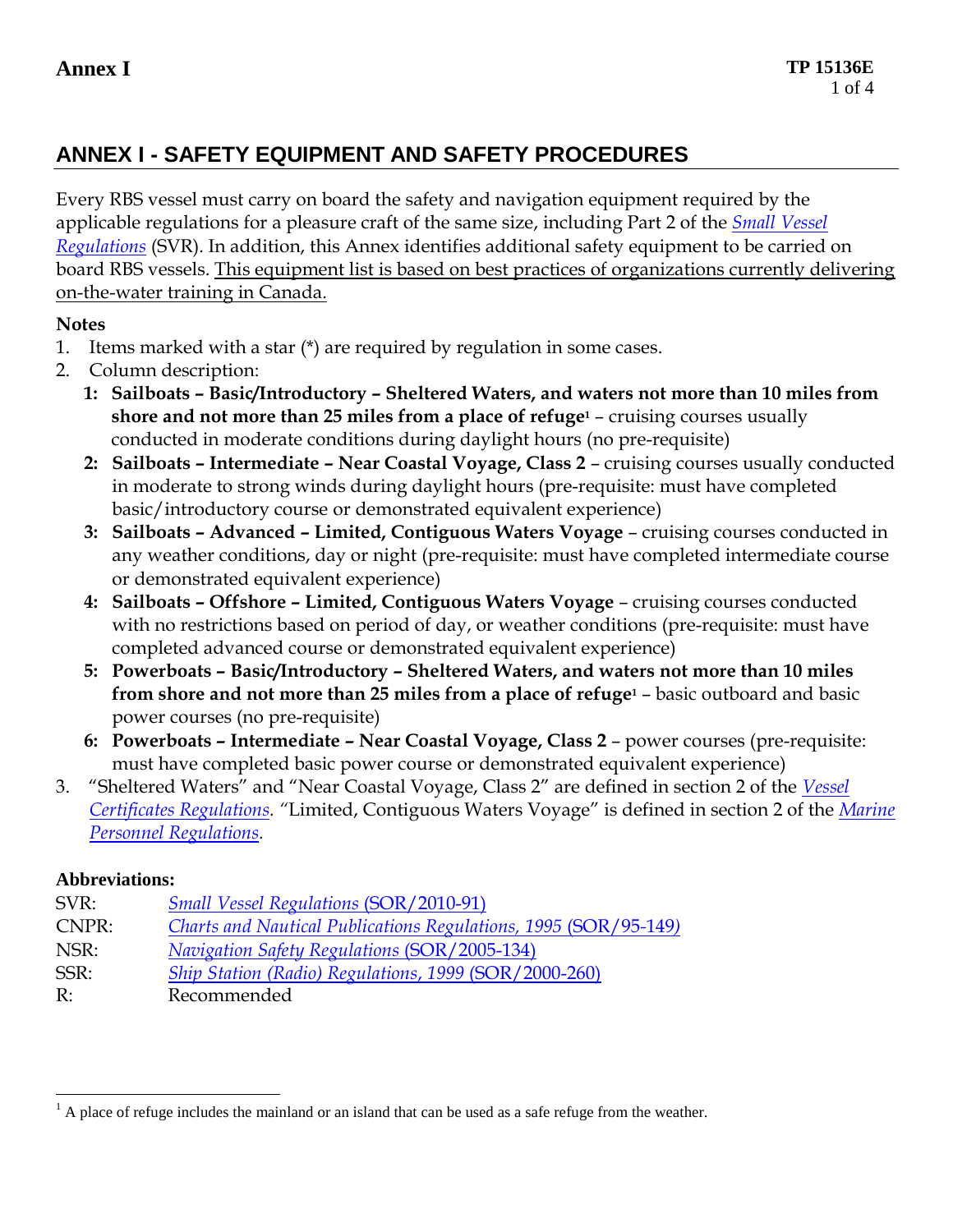|     | <b>Additional Safety Equipment Required</b>                                                                                                                                                                                                                                                                                                                                                                                                                                                                                                                                                                                                                                                                                                                                                                                                                                                                                                                              |              |                |                         |                         |           |           |
|-----|--------------------------------------------------------------------------------------------------------------------------------------------------------------------------------------------------------------------------------------------------------------------------------------------------------------------------------------------------------------------------------------------------------------------------------------------------------------------------------------------------------------------------------------------------------------------------------------------------------------------------------------------------------------------------------------------------------------------------------------------------------------------------------------------------------------------------------------------------------------------------------------------------------------------------------------------------------------------------|--------------|----------------|-------------------------|-------------------------|-----------|-----------|
| (1) | Life-Saving Appliances - vessels more than 8.5 m in length                                                                                                                                                                                                                                                                                                                                                                                                                                                                                                                                                                                                                                                                                                                                                                                                                                                                                                               | $\mathbf{1}$ | $\overline{2}$ | $\overline{\mathbf{3}}$ | $\overline{\mathbf{4}}$ | 5         | 6         |
| 1.1 | *Vessels more than 8.5 metres going outside of Sheltered Waters or<br>going more than 2 miles from shore in inland waters must carry:<br>a) An inflatable life raft as required by section 411 of the SVR<br><b>OR</b><br>b) A life raft compliant with the ISO 9650 Small craft -- Inflatable<br>liferafts standard and serviced according to the manufacturer's<br>instructions.<br>Vessels more than 8.5 metres that are going outside of Sheltered<br>Waters or going more than 2 miles from shore in inland waters but are<br>not going more than 5 miles from shore must carry:<br>An inflatable life raft as required by section 411 of the SVR<br>a)<br><b>OR</b><br>A life raft compliant with the ISO 9650 Small craft -- Inflatable<br>b)<br><i>liferafts</i> standard and serviced according to the manufacturer's<br>instructions<br><b>OR</b><br>An inflatable or rigid dinghy with sufficient capacity to carry<br>$\mathcal{C}$<br>all persons on board. | $\sqrt{ }$   | $\sqrt{}$      | $\sqrt{}$               | $\sqrt{}$               | V         |           |
| (2) | <b>Vessel Safety Equipment</b>                                                                                                                                                                                                                                                                                                                                                                                                                                                                                                                                                                                                                                                                                                                                                                                                                                                                                                                                           | $\mathbf{1}$ | $\overline{2}$ | $\overline{\mathbf{3}}$ | $\overline{\mathbf{4}}$ | 5         | 6         |
| 2.1 | *First Aid Kit and manual<br>Note: The first aid kit must meet the requirements of section 8 of the<br><b>SVR</b>                                                                                                                                                                                                                                                                                                                                                                                                                                                                                                                                                                                                                                                                                                                                                                                                                                                        | $\sqrt{ }$   |                | √                       | $\sqrt{}$               | V         |           |
| 2.2 | Sharp/Rigging knife                                                                                                                                                                                                                                                                                                                                                                                                                                                                                                                                                                                                                                                                                                                                                                                                                                                                                                                                                      | $\sqrt{}$    | $\sqrt{ }$     | $\sqrt{}$               | $\sqrt{ }$              |           | $\sqrt{}$ |
| 2.3 | Watertight Flashlight with spare bulb and batteries                                                                                                                                                                                                                                                                                                                                                                                                                                                                                                                                                                                                                                                                                                                                                                                                                                                                                                                      | $\sqrt{}$    | $\sqrt{}$      | $\sqrt{}$               | $\sqrt{}$               | $\sqrt{}$ | $\sqrt{}$ |
| 2.4 | *Radar reflector (see Ship Safety Bulletin 07/2008)<br>Note: Rule 40 of the <i>Collision Regulations</i> requires a vessel that is less<br>than 20 metres in length or is constructed primarily of non-metallic<br>materials to, if practical, be equipped with a radar reflector or other<br>means to enable the vessel's detection by other vessels navigating by<br>radar at 3 GHz or 9 GHz                                                                                                                                                                                                                                                                                                                                                                                                                                                                                                                                                                           | $\sqrt{ }$   |                | $\sqrt{}$               |                         |           |           |
| 2.5 | Smoke detector (in each accommodation and service space, other than<br>in low-risk spaces such as washrooms and void spaces)                                                                                                                                                                                                                                                                                                                                                                                                                                                                                                                                                                                                                                                                                                                                                                                                                                             | $\sqrt{ }$   | $\sqrt{ }$     | $\sqrt{}$               | $\sqrt{}$               | $\sqrt{}$ | V         |
| 2.6 | Fire detector in the engine space with remote visual and audible alarm                                                                                                                                                                                                                                                                                                                                                                                                                                                                                                                                                                                                                                                                                                                                                                                                                                                                                                   | $\sqrt{}$    | $\sqrt{}$      | $\sqrt{}$               | $\sqrt{}$               | $\sqrt{}$ | V         |
| 2.7 | Emergency food and water                                                                                                                                                                                                                                                                                                                                                                                                                                                                                                                                                                                                                                                                                                                                                                                                                                                                                                                                                 |              |                | $\mathbf R$             | $\sqrt{}$               |           |           |
| 2.8 | Basic tools and spare parts                                                                                                                                                                                                                                                                                                                                                                                                                                                                                                                                                                                                                                                                                                                                                                                                                                                                                                                                              | $\sqrt{ }$   | $\sqrt{ }$     | $\sqrt{}$               | V                       | $\sqrt{}$ | V         |
| 2.9 | *Bilge pumping and high bilge-water alarm in each watertight<br>compartment as per section 736 of the SVR                                                                                                                                                                                                                                                                                                                                                                                                                                                                                                                                                                                                                                                                                                                                                                                                                                                                | $\sqrt{}$    | V              | $\sqrt{}$               | V                       | $\sqrt{}$ |           |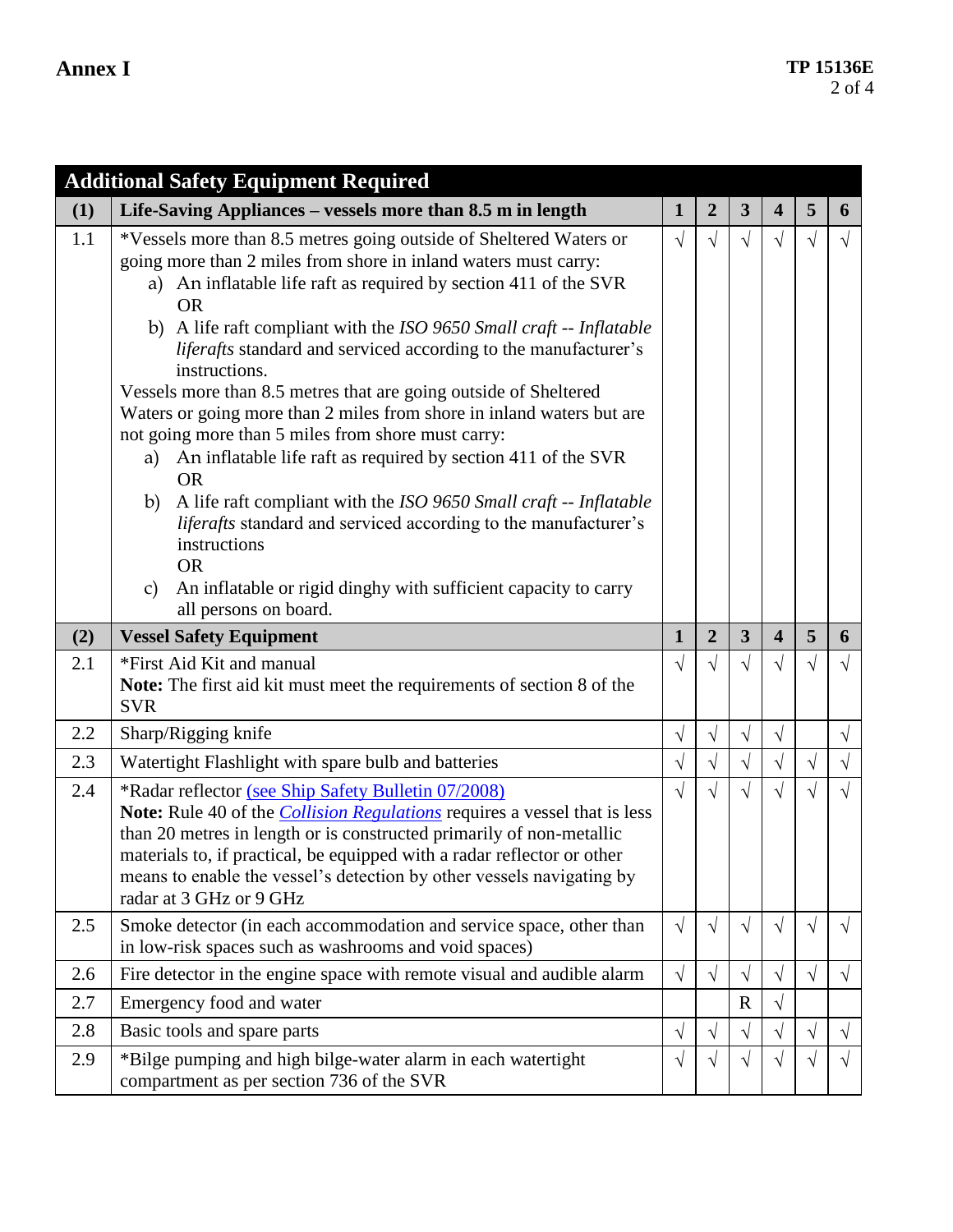|      | <b>Additional Safety Equipment Required</b>                                                                                                                                                                                                                             |              |                |                |                         |             |              |
|------|-------------------------------------------------------------------------------------------------------------------------------------------------------------------------------------------------------------------------------------------------------------------------|--------------|----------------|----------------|-------------------------|-------------|--------------|
| 2.10 | *A provision (e.g. fire port) to discharge a portable fire extinguisher in<br>the engine space or a fixed fire extinguishing system as per section 741<br>of the SVR                                                                                                    | $\sqrt{ }$   |                |                |                         |             |              |
| (3)  | <b>Emergency Equipment</b>                                                                                                                                                                                                                                              | $\mathbf{1}$ | $\overline{2}$ | $\overline{3}$ | $\overline{\mathbf{4}}$ | 5           | 6            |
| 3.1  | Emergency steering tiller                                                                                                                                                                                                                                               | $\sqrt{}$    | $\sqrt{}$      | $\sqrt{ }$     | $\sqrt{}$               |             |              |
| 3.2  | Emergency steering device                                                                                                                                                                                                                                               |              |                |                | $\sqrt{}$               |             |              |
| 3.3  | Means of reducing foresail size                                                                                                                                                                                                                                         | $\sqrt{}$    | $\sqrt{}$      | $\sqrt{}$      | $\sqrt{}$               |             |              |
| 3.4  | Person Overboard (POB) marker pole                                                                                                                                                                                                                                      | $\mathbf R$  | $\sqrt{ }$     | $\sqrt{ }$     | $\sqrt{ }$              | $\mathbf R$ | $\mathbf R$  |
| 3.5  | Person overboard recovery equipment - lifesling and/or rescue collar<br>Note: All RBS vessels must have a reboarding device, unless the<br>vertical height that must be climbed in order to reboard the vessel is<br>not more than 0.5 metres (section 204 of the SVR). | $\mathbf{R}$ | $\mathbf R$    | $\mathbf R$    | $\mathbf R$             | $\mathbf R$ | $\mathbf{R}$ |
| 3.6  | Mainsail reefing (minimum 2 reefs, if practicable)                                                                                                                                                                                                                      | $\sqrt{ }$   | $\sqrt{ }$     | $\sqrt{ }$     | $\sqrt{}$               |             |              |
| 3.7  | Heavy weather jib                                                                                                                                                                                                                                                       |              |                | $\mathbf R$    | $\sqrt{}$               |             |              |
| 3.8  | *Person Overboard Protection (lifelines and ladder)<br>Note: All RBS vessels must comply, at a minimum, with section 712<br>of the SVR                                                                                                                                  | $\sqrt{ }$   | $\sqrt{ }$     | $\sqrt{}$      |                         |             |              |
| 3.9  | EPIRB (required for column 3 when beyond VHF range)                                                                                                                                                                                                                     |              |                | $\sqrt{ }$     | $\sqrt{ }$              |             |              |
| 3.10 | Emergency abandon ship bag                                                                                                                                                                                                                                              |              |                | $\sqrt{}$      | $\sqrt{}$               |             |              |
| (4)  | <b>Navigation Equipment</b>                                                                                                                                                                                                                                             | $\mathbf{1}$ | $\overline{2}$ | 3              | $\overline{\mathbf{4}}$ | 5           | 6            |
| 4.1  | <b>Binoculars</b>                                                                                                                                                                                                                                                       |              | $\sqrt{}$      | $\sqrt{ }$     | $\sqrt{}$               |             | $\sqrt{ }$   |
| 4.2  | <b>Barometer</b>                                                                                                                                                                                                                                                        |              | $\mathbf R$    | $\mathbf R$    | $\mathbf R$             |             | $\mathbf R$  |
| 4.3  | *Boat and/or handheld compass<br>(See sections 207 and 215 of SVR and sections 40-43 of NSR)                                                                                                                                                                            | $\sqrt{}$    |                | $\sqrt{ }$     |                         |             | $\sqrt{}$    |
| 4.4  | Depth sounder                                                                                                                                                                                                                                                           |              | $\sqrt{}$      | V              | √                       |             | $\sqrt{}$    |
| 4.5  | *Charts (corrected, up to date) (See sections 4-7 of CNPR)                                                                                                                                                                                                              | V            | V              |                | V                       |             | V            |
| 4.6  | *List of lights, buoys and fog signals (See sections 4-7 of CNPR)                                                                                                                                                                                                       | V            | $\sqrt{}$      | V              | $\sqrt{}$               | $\sqrt{}$   | √            |
| 4.7  | <b>Vessel Logbook</b>                                                                                                                                                                                                                                                   | V            | $\sqrt{}$      | $\sqrt{}$      | $\sqrt{}$               | $\sqrt{}$   | $\sqrt{}$    |
| 4.8  | *VHF radio equipment as per section 7 of SSR; if outside a VHF<br>coverage area, radio equipment as per section 7.1 of SSR or other<br>effective means of two-way communication                                                                                         | $\sqrt{ }$   | $\sqrt{}$      | √              | $\sqrt{}$               | $\sqrt{ }$  | $\sqrt{ }$   |
| 4.9  | <b>GPS</b>                                                                                                                                                                                                                                                              | $\mathbf R$  | $\mathbf R$    | $\sqrt{}$      | $\sqrt{}$               | $\mathbf R$ | $\sqrt{ }$   |
| 4.10 | Weather Fax or SSB modem / weather program or proven method of<br>obtaining weather                                                                                                                                                                                     |              |                | $\mathbf R$    | $\mathbf R$             |             |              |
| 4.11 | Radar                                                                                                                                                                                                                                                                   |              |                | $\mathbb{R}$   | $\mathbf R$             |             |              |
| 4.12 | Sextant (if Celestial Navigation)                                                                                                                                                                                                                                       |              |                |                | $\sqrt{}$               |             |              |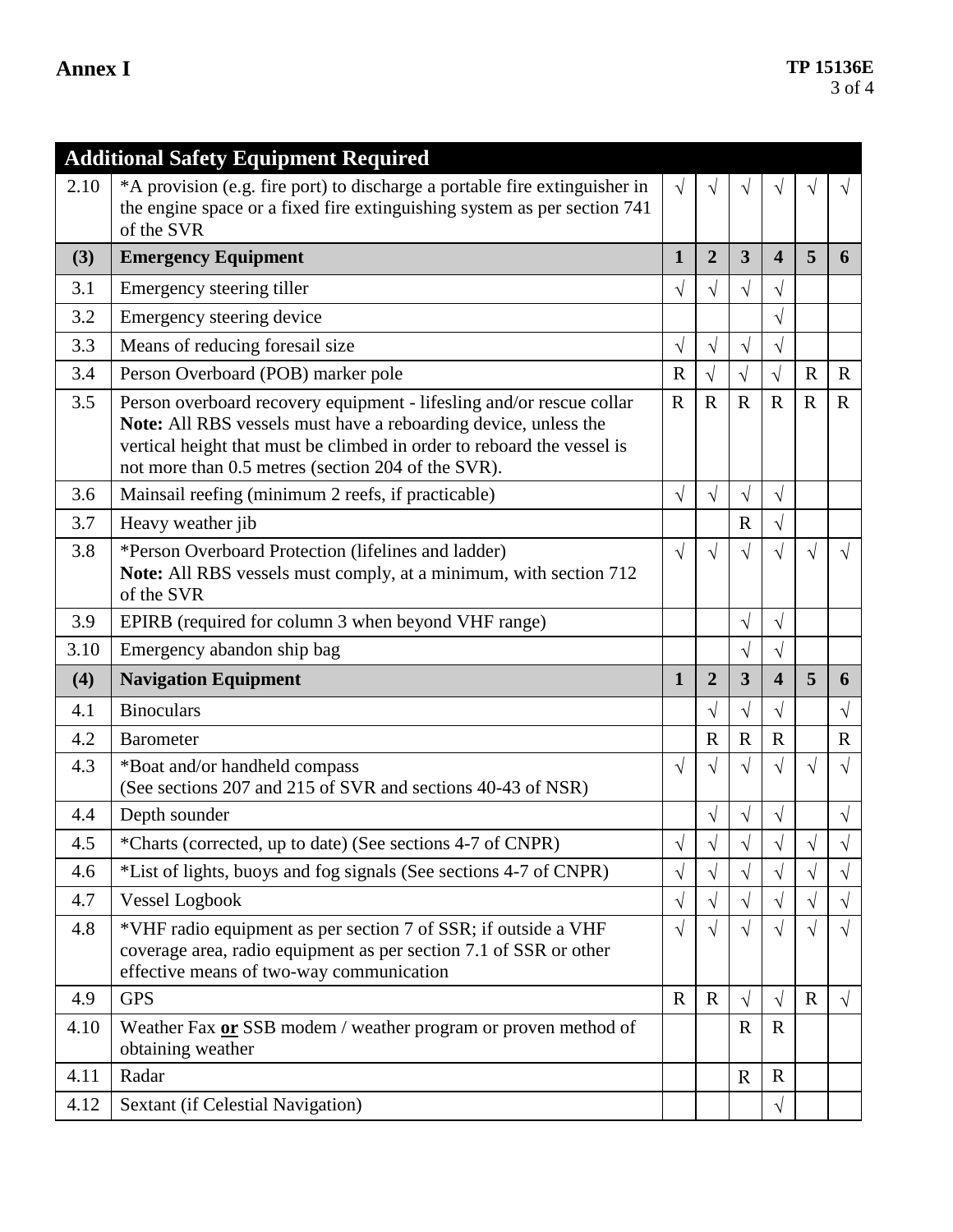|      | <b>Additional Safety Equipment Required</b>                                        |               |                |    |               |               |   |
|------|------------------------------------------------------------------------------------|---------------|----------------|----|---------------|---------------|---|
| 4.13 | Nautical Almanac (if Celestial)                                                    |               |                |    | $\sqrt{ }$    |               |   |
| 4.14 | <b>Sight Reduction Tables (if Celestial)</b>                                       |               |                |    | $\mathcal{N}$ |               |   |
| (5)  | <b>Personal Safety Equipment</b>                                                   | 1             | $\overline{2}$ | 3  | 4             | 5             |   |
| 5.1  | Safety harness, tether and knife                                                   |               | $\Delta$       |    | N             |               |   |
| 5.2  | Jack lines available on board                                                      |               | $\mathcal{N}$  |    |               |               |   |
| 5.3  | Jack lines fitted                                                                  |               | $\mathbf R$    |    | $\sqrt{ }$    |               |   |
| 5.4  | *Whistle fitted on each lifejacket/PFD                                             | $\mathcal{N}$ | ا^             | اد | N             | $\mathcal{L}$ |   |
| 5.5  | *Lifejacket light<br>Note: Required for night passages and all courses taught in a | $\mathbf R$   | ا^             |    | $\sqrt{ }$    | $\mathbb{R}$  | N |
|      | liveaboard format.                                                                 |               |                |    |               |               |   |